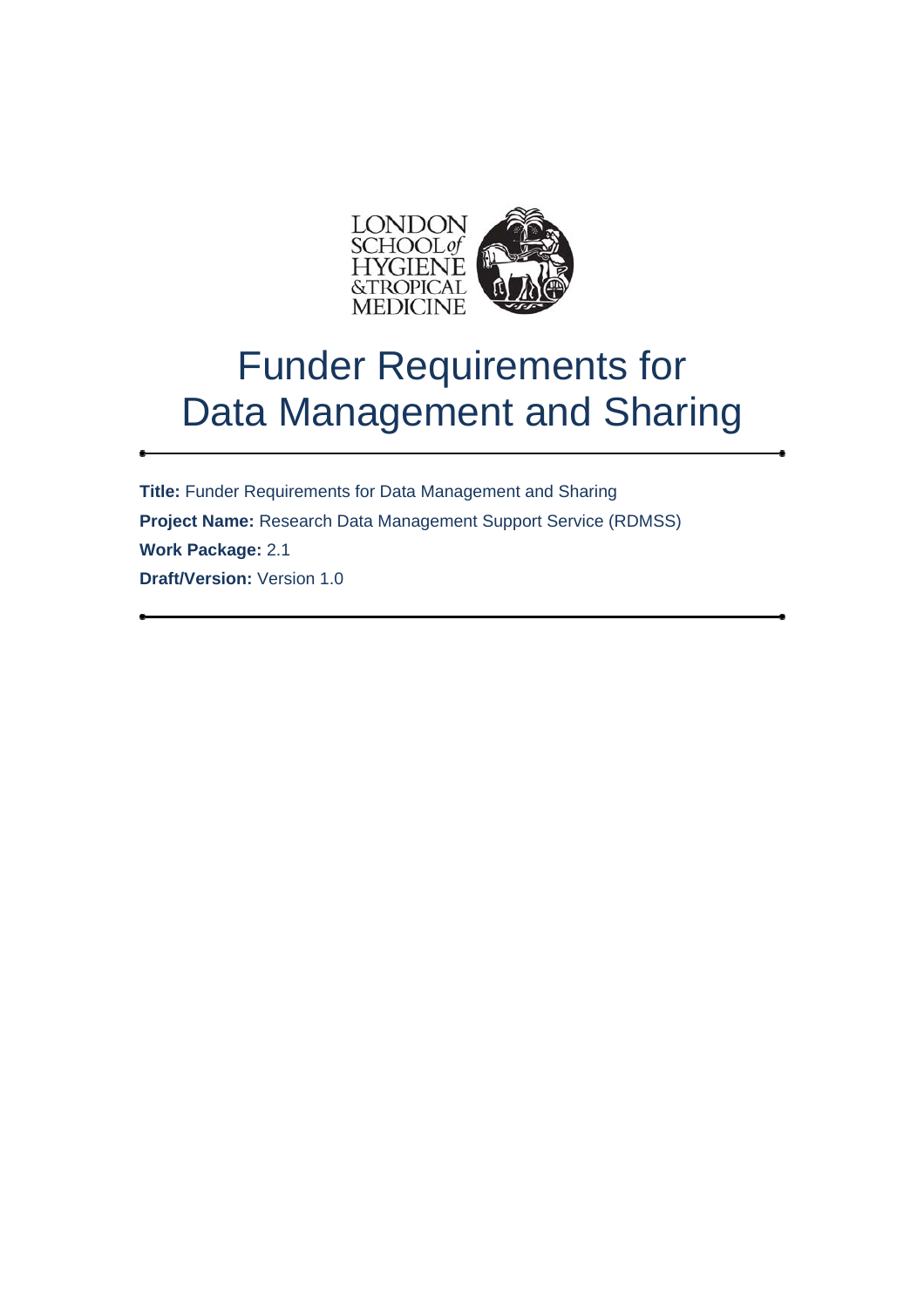# **Catalogue Information**

| Title:              | Funder Requirements for Data Management and Sharing                                                                                                                                                                                                             |  |  |
|---------------------|-----------------------------------------------------------------------------------------------------------------------------------------------------------------------------------------------------------------------------------------------------------------|--|--|
| <b>Creator:</b>     | <b>Gareth Knight</b>                                                                                                                                                                                                                                            |  |  |
| <b>Keywords:</b>    | Funder requirements, data management, data sharing, Ishtm,<br>london school of hygiene and tropical medicine, research data                                                                                                                                     |  |  |
| <b>Description:</b> | This report provides an overview of the funding agencies that<br>support research projects at the London School of Hygiene and<br>Tropical Medicine and explore the requirements and<br>recommendations that they establish for data management and<br>sharing. |  |  |
| <b>Publisher:</b>   | London School of Hygiene and Tropical Medicine                                                                                                                                                                                                                  |  |  |
| Date:               | 2012.08.15                                                                                                                                                                                                                                                      |  |  |
| Language:           | English                                                                                                                                                                                                                                                         |  |  |
| <b>Rights:</b>      | <b>Creative Commons Attribution 3.0 Unported License</b>                                                                                                                                                                                                        |  |  |

# **Report Version Control**

| <b>Version</b> | <b>Date</b>    | <b>Author</b> | <b>Change Description</b> |
|----------------|----------------|---------------|---------------------------|
| 1.0            | 15 August 2012 | Gareth Knight | First version             |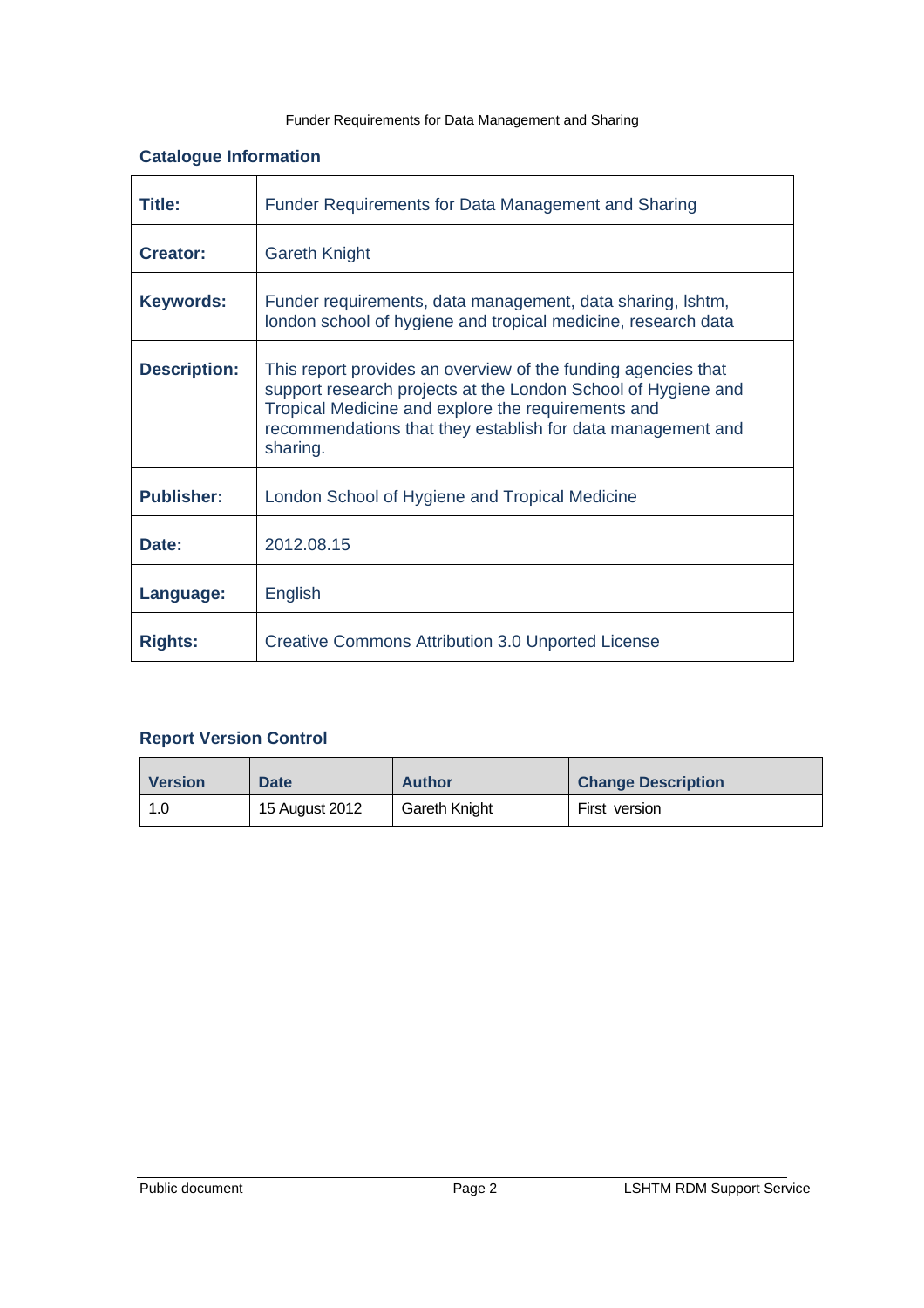# **Project Purpose**

The RDMSS Project is an infrastructure development project funded by the Wellcome Trust under the Institutional Strategic Support Fund. Its overall purpose is to develop and embed a RDM Support Service within the London School of Hygiene and Tropical Medicine, performing activities to enable and enhance data management practices. In its initial phase, the project is funded for one year (Jan-Dec 2012), with the potential for extension to three years (December 2014).

# **Introduction**

This report provides an overview of funding agencies that support research projects at the London School of Hygiene and Tropical Medicine and explores the requirements and recommendations that they establish for data management and sharing. It serves a dual purpose, providing a summary of funder requirements for use by researchers wishing to understand their obligations for maintaining and sharing their data, and defines a set of requirements that should be met by the School to ensure it is able to support research activities.

# **Methodology**

The information presented in this report was gathered from several sources using desk-based research methods. The list of funding agencies that support LSHTM researchers was constructed using information published on LSHTM Faculty and Project web pages<sup>[1](#page-2-0)</sup>, supplemented by additional details provided by the Research Grants and Contracts department. Information on funder requirements and recommendations for data management and sharing was obtained through a detailed review of their policy framework, grant submission systems, and funding advisory document. The author also drew upon earlier work performed by the Digital Curation Centre (Jones, 2009) and Research Information Network (2007) to catalogue funders' data plan requirements, using them as a guide to locate data policies.

# **Funders covered in this document**

The first version of the funders list covers 17 agencies that have supported research activities performed by LSHTM during the past decade:

- 1. Action Medical Research (AMR)
- 2. Biotechnology and Biosciences Research Council (BBSRC)
- 3. Bill & Melinda Gates Foundation
- 4. Breast Cancer Campaign (BCC)
- 5. Cancer Research UK (CRUK)
- 6. Department of Health, UK (DoH)
- 7. Department for International Development (DfID)
- 8. Drugs for Neglected Diseases Initiative (DNDi)
- 9. Economic and Social Research Council (ESRC)
- 10. Engineering and Physical Sciences Research Council (EPSRC)
- 11. GlaxoSmithKline (GSK)
- 12. Medical Research Council (MRC)
- 13. Natural Environment Research Council (NERC)
- 14. Wellcome Trust
- 15. WHO World Health Organization TDR

 $\overline{\phantom{a}}$ 

<span id="page-2-0"></span><sup>1</sup> http://www.lshtm.ac.uk/eph/ncde/groups/epigenetics/funders/index.html http://hivtools.lshtm.ac.uk/links\_funders.htm, http://www.lshtm.ac.uk/itd/iid/research/index.html and http://www.lshtm.ac.uk/php/hsrp/studies/index.html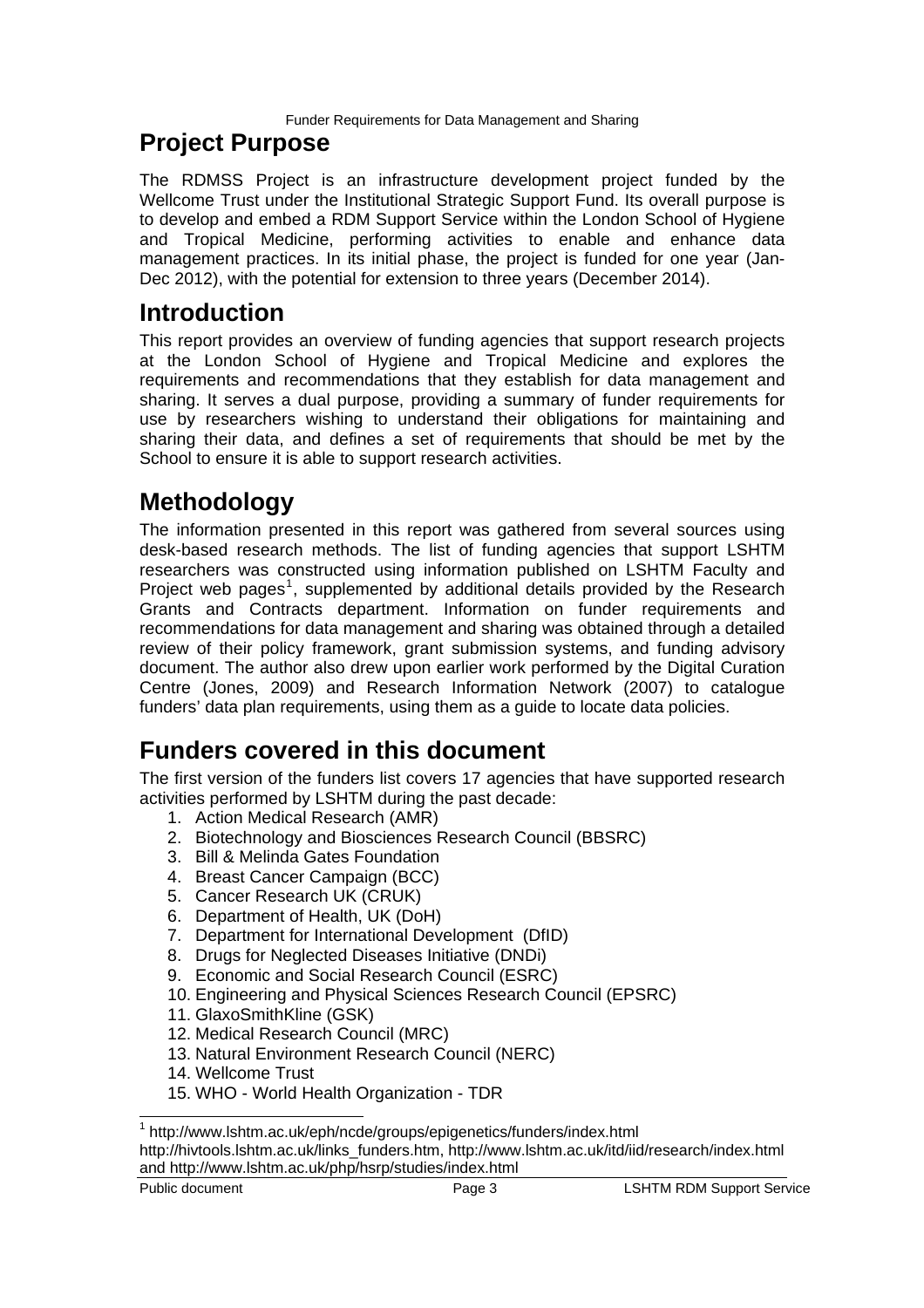- 16. World Cancer Research Fund (WCRF)
- 17. National Health Service Technology Assessment (NHS HTA)

This list will be reviewed every six months to validate the accuracy of the information provided and add new funders as appropriate.

# **Definition of terms**

The catalogue of funder requirements outlined in this report builds upon the requirement list developed by Jones (2009), extending it and redefining terms where necessary.

- 1. *Funder:* The name of the funding agency
- 2. *Data outputs covered:* Type and/or scope of data assets that are covered by funder data policies and/or recommendations.
- 3. *Data Plan Requirements:* Requirements to provide information on data management and/or sharing activities as part of the proposal to be submitted
- 4. *Funding arrangement for data management and sharing:* An indicator of the funder's willingness to support data management and sharing costs
- 5. *Documentation Requirements:* Documentation suggested by funders that shoule be provided to help researchers to access and use research data produced
- 6. *Retention Requirements:* An indicator of the minimum time period that data assets should be retained and the institutional agent that should be responsible
- 7. *Data Standards:* General or specific data standards or practices that should be adopted by the researcher when creating, managing, or sharing data
- 8. *Publication Requirements:* Information on the type of data to be published and timescales for making it available.
- 9. *Data Sharing Rights:* Funder statement on licence terms that should be applied to research data made available
- 10. *Designated Data Centre:* A data archive or service allocated by the funder that will be responsible for long-term curation, preservation, and where appropriate, publication of the research data.
- 11. *Monitoring:* Activities performed by the funder to monitor compliance against policy and steps that may be taken if the grant holder does not meet requirements
- 12. *Institutional Requirements:* Requirements established by the funder that apply to the host institution
- 13. *References:* References that provide further information on the funders' policies and procedures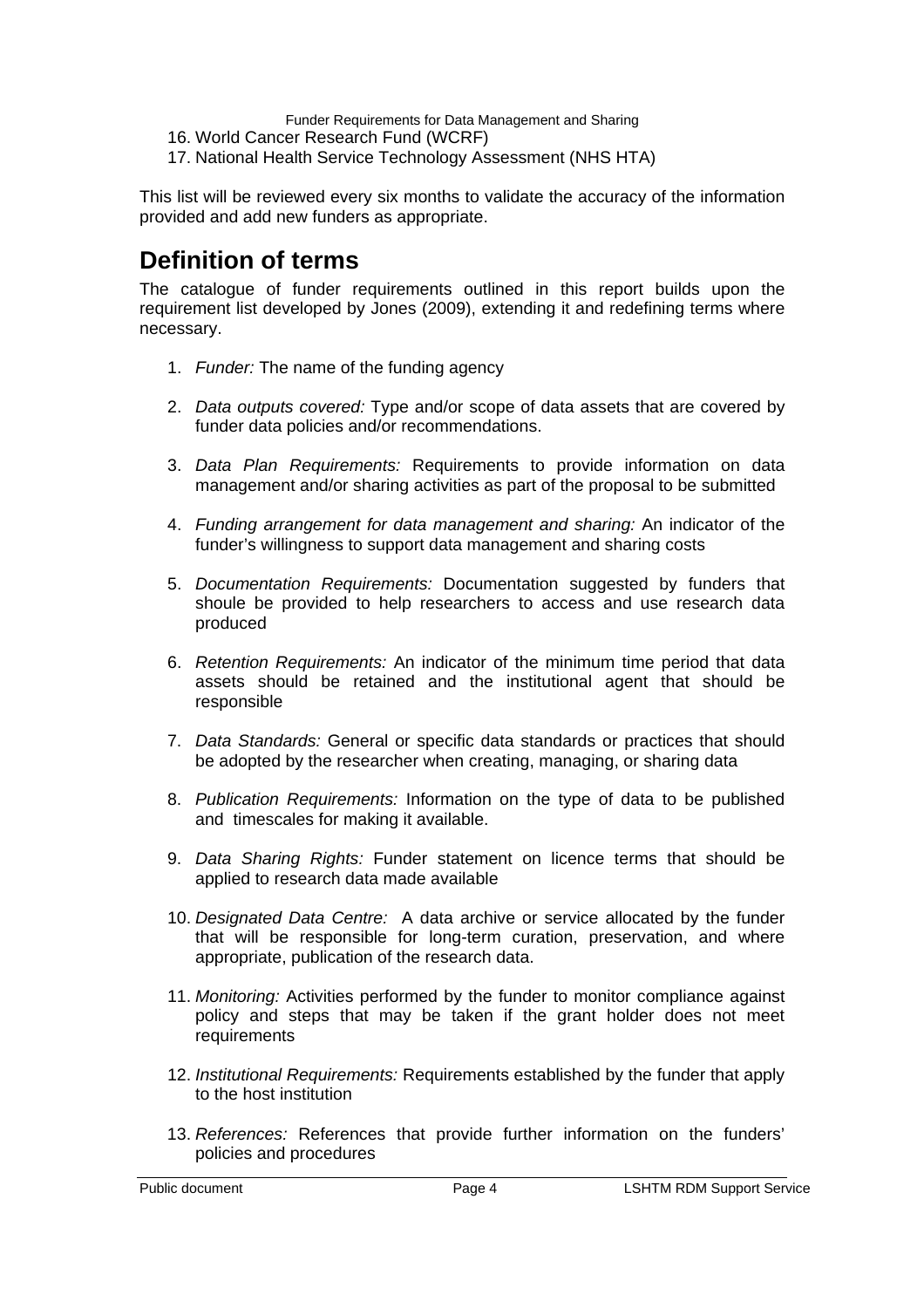# **1 Action Medical Research (AMR)**

#### **Data Outputs Covered:**

All research outputs.

#### **Data Plan Requirement**

AMR does not require a data management/sharing plan.

#### **Funding arrangement for data management and sharing**

None stated

#### **Documentation requirements**

Clear and accurate records should be retained on procedures followed and approvals granted during research process, including interim and final results.

#### **Retention requirements**

Data should be retained for a minimum of ten years.

#### **Data standards**

None stated

#### **Publication Requirements**

Researchers are expected to make data available at the same time as research results are published. Publication may be delayed for a 'reasonable period', pending intellectual property protection, ethics approvals, or consents being obtained

### **Data sharing Rights**

None stated

#### **Designated data centre**

None stated

#### **Monitoring**

None stated

#### **References**

Action Medical Research website < http://www.action.org.uk/ >

#### **Institutional Requirements**

Institutions should publish documents detailing the standards that they encourage to enable good research practice, as well as procedures for investigation research misconduct allegations.

Institutions should provide training for new researchers and students on data management, record keeping, data protection, Intellectual property management, and other research techniques.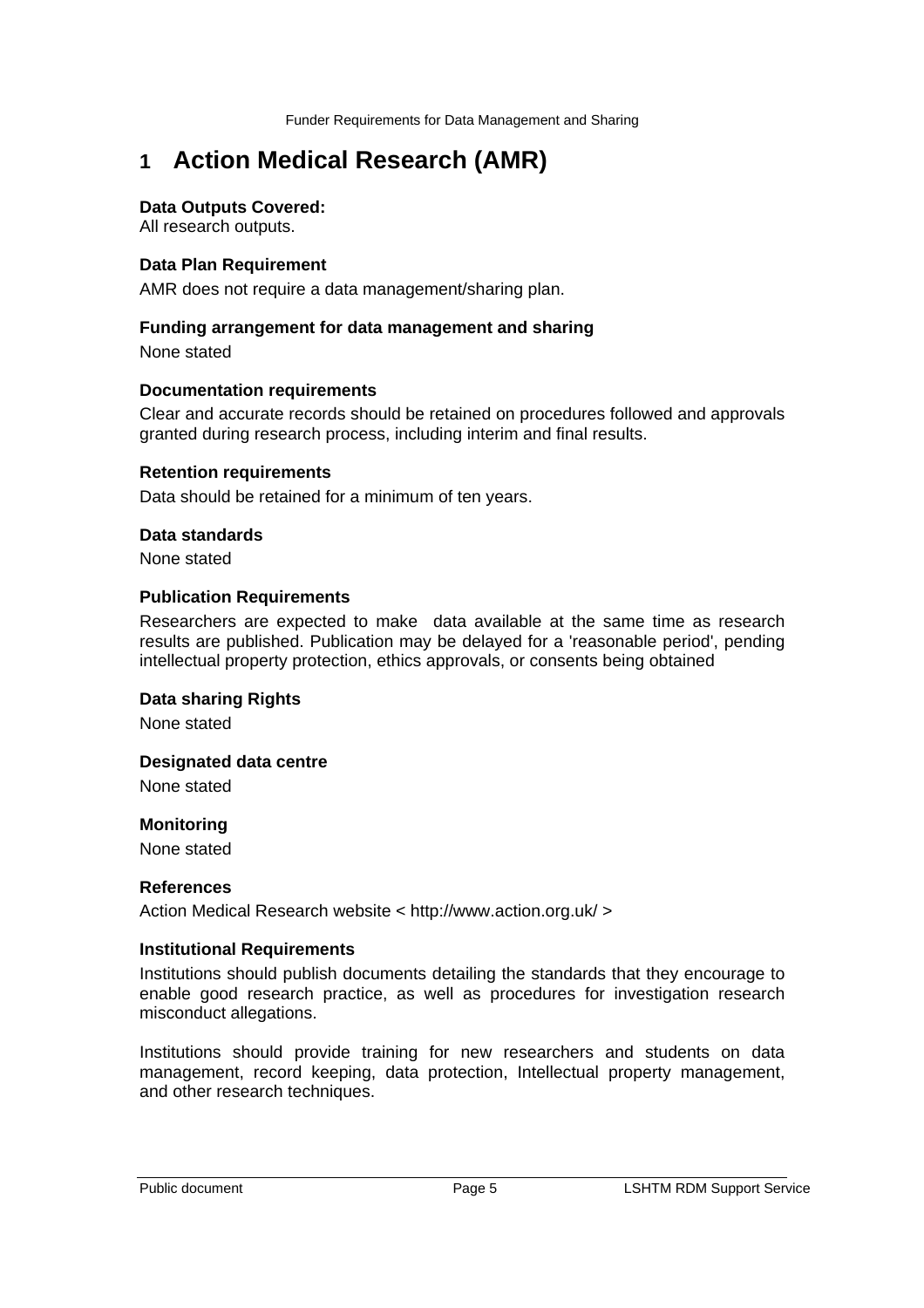# **2 Biotechnology and Biosciences Research Council (BBSRC)**

#### **Data Outputs Covered:**

All research outputs

#### **Data Plan Requirement:**

A 'Statement on Data Sharing' plan is required for all applications

#### **Funding arrangement for data management and sharing:**

Funding for data management and sharing may be requested as part of Full Economic Cost for projects.

#### **Documentation requirements:**

Documentation should be created that describe the data's provenance and enable its content to be understood. Researchers are expected to make use of current guidance on best practice.

#### **Retention requirements:**

Data should be retained for a minimum of 10 years after completion of research project

#### **Data standards:**

Researchers expected to store data in accessible formats using established standards

#### **Publication Requirements:**

Researchers are expected to make data available at the same time as main findings of research are published or in line with best practice in field. Explicit reasons must be provided in Data Sharing Plan if data publication is not possible or appropriate. The BBSRC reserves the right to implement a more prescriptive approach to data sharing for specific research initiatives

#### **Data sharing Rights:**

IPR remains with investigator and institution. Data should be made available with as few restrictions as possible

#### **Designated data centre:**

No designated data centre. Deposition in an appropriate data archive or data enclave is encouraged. Alternatively, direct sharing by investigator or institution, or mixed mode sharing may be appropriate

#### **Monitoring:**

Compliance monitored through Final Report assessment procedure. Data sharing of previously produced research is taken into account when assessing future proposals

#### **References:**

BBSRC Data Sharing Policy. V1.1 < http://www.bbsrc.ac.uk/web/FILES/Policies/data-sharing-policy.pdf > BBSRC Statement on Safeguarding Good Scientific Practice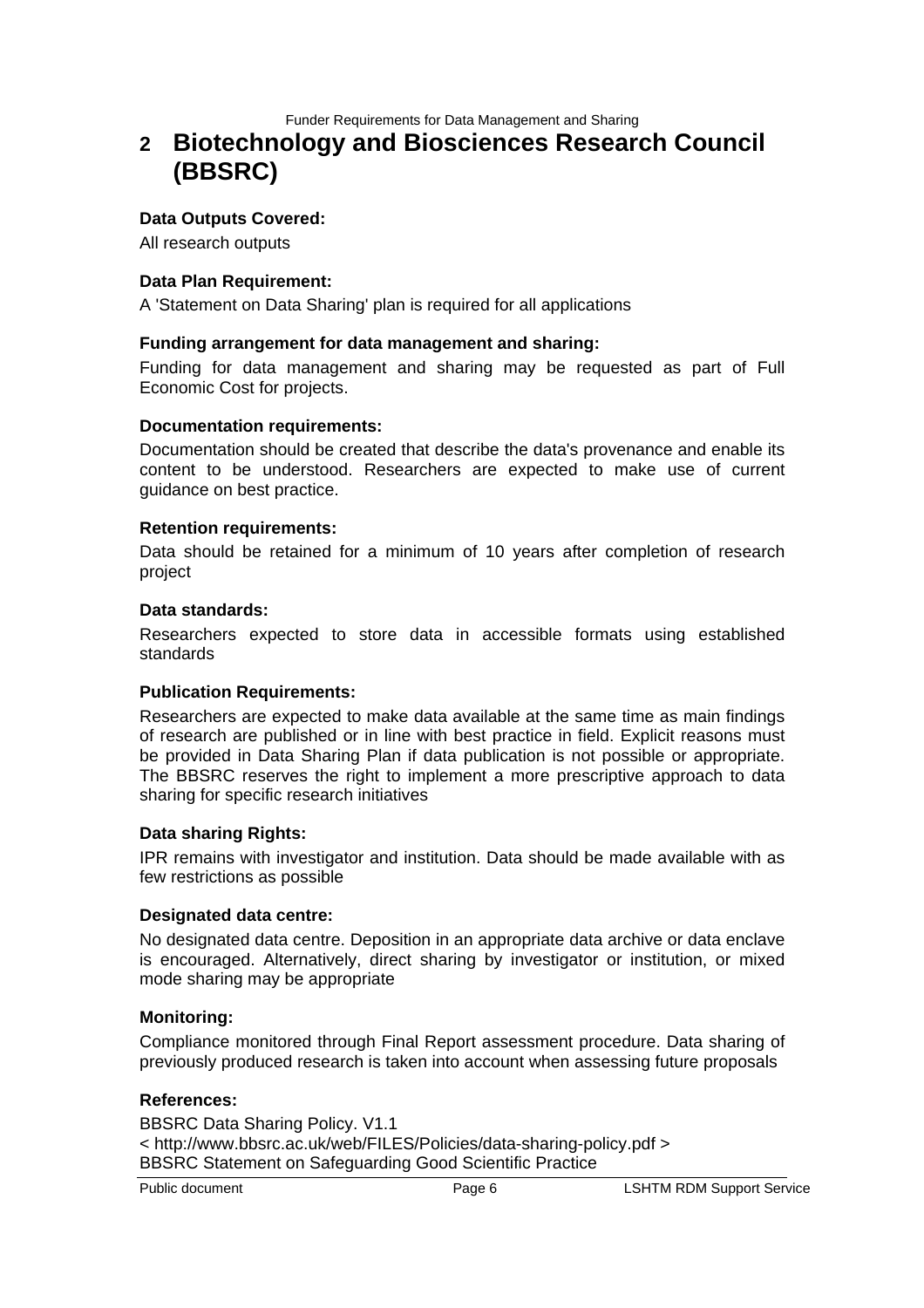Funder Requirements for Data Management and Sharing < http://www.bbsrc.ac.uk/web/FILES/Policies/good\_scientific\_practice.pdf >

# **Institutional Requirements:**

Institutions receiving BBSRC funding should possess guidelines setting out responsibilities and procedures for maintaining data.

# **3 Bill & Melinda Gates Foundation**

# **Data Outputs Covered:**

Final, annotated quantitative and qualitative datasets and accompanying information such as metadata, codebooks, data dictionaries, and questionnaires. Data may arise as a primary output of a grant, or as a product of other activities, such as program evaluations.

# **Data Plan Requirement:**

A 'Data Access Plan' must be prepared for grants over \$500,000.

# **Funding arrangement for data management and sharing:**

Funding for data management and sharing may be requested as part of the project budget

#### **Documentation requirements:**

Documentation should be created that describe the data's provenance and enable its content to be understood. Researchers are expected to make use of current guidance and information on best practice.

# **Retention requirements:**

None stated

# **Data standards:**

Researchers should use standards appropriate to the subject domain.

# **Publication Requirements:**

Data should be made available in a 'timely manner'. The grantee may specify a time period for exclusive use of data (e.g. 12-18 months), after which the data will be made available for others. Alternatively, the data may be released with a Data Use Agreement, indicating that the user may analyse the data, but is not allowed to publish on topics related to the grantee's area of research. 3rd party proprietary data is not expected to be made available.

# **Data sharing Rights:**

None stated

#### **Designated data centre:**

Deposition in a public access data archive or data enclave is encouraged. Alternatively, direct sharing by investigator or institution, or mixed mode sharing may be appropriate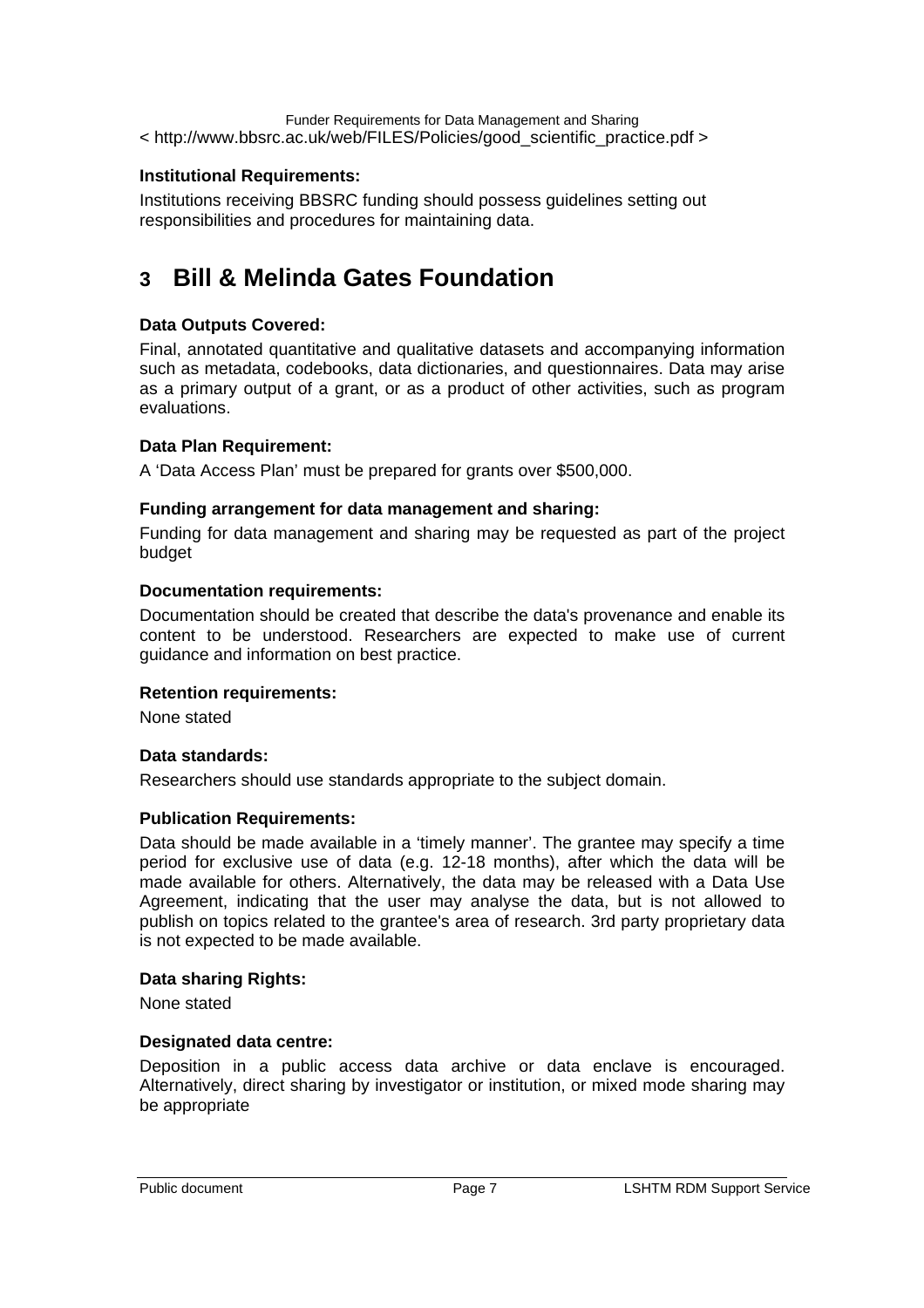#### **Monitoring:**

None stated

#### **References:**

Bill and Melinda Gates Foundation: Global Health Data Access Principles < http://www.gatesfoundation.org/global-health/Documents/data-access-principles.pdf >

Bill & Melinda Gates Foundation's Data Access Principles: Frequently Asked Questions < http://www.gatesfoundation.org/global-health/Documents/faq.pdf >

#### **Institutional Requirements:**

None stated

# **4 Breast Cancer Campaign (BCC)**

#### **Data Outputs Covered:**

All research outputs

#### **Data Plan Requirement:**

The Breast Cancer Campaign does not require a data management/sharing plan.

#### **Funding arrangement for data management and sharing:**

None stated

#### **Documentation requirements:**

None stated

#### **Retention requirements:**

None stated

# **Data standards:**

None stated

#### **Publication Requirements:**

Encouraged to publish as early as possible, subject to IPR, confidentiality, ethical or consent status

# **Data sharing Rights:**

None stated

# **Designated data centre:**

None stated

# **Monitoring:**

None stated

# **References:**

None stated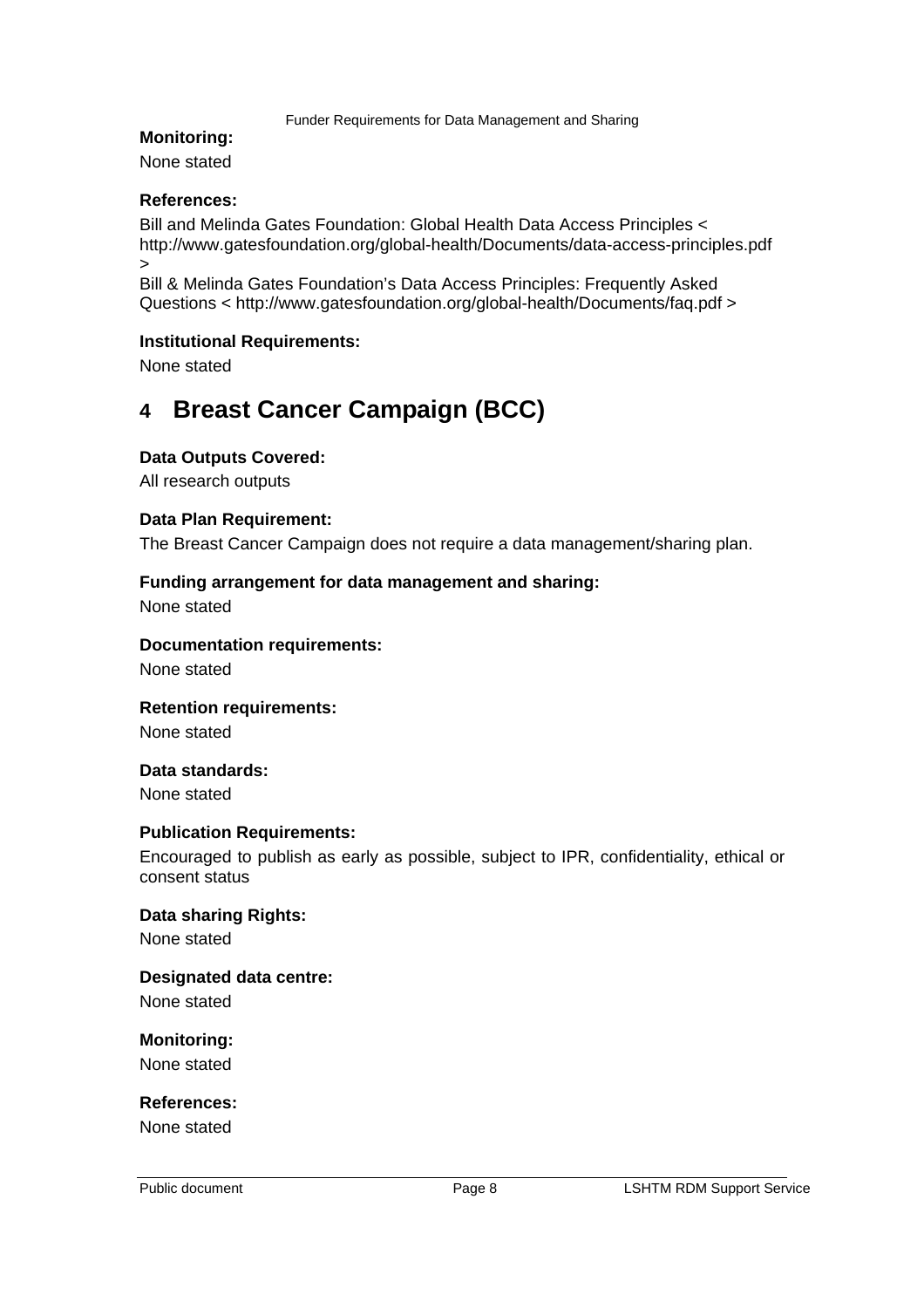#### **Institutional Requirements:**

None stated

# **5 Cancer Research UK (CRUK)**

### **Data Outputs Covered:**

All research data, including that not been used in a publication

### **Data Plan Requirement:**

A 'Data Management and Sharing Plan' is required for all applications

#### **Funding arrangement for data management and sharing:**

Funding is not provided. CRUK consider timely and appropriate data management and sharing to be an integral component of the research process.

#### **Documentation requirements:**

Documentation should be created that describe the data's provenance and enable its content to be understood. Information on the encoding formats used for the data should also be provided. Researchers are expected to make use of current guidance and information on best practice.

#### **Retention requirements:**

Data should be retained for a minimum of five years following end of grant

#### **Data standards:**

The use of domain specific standards are recommended.

#### **Publication Requirements:**

Researchers are encouraged to make data available when research papers that report results are accepted for publication, in line with best practice in field, or after relevant patents are filed. Proprietary data or data covered by unsolvable confidentiality, ethical or consent issues do not need to be made available

# **Data sharing Rights:**

IPR remains with institution, but grant CR-UK and/or designated recipients of CR-UK funding non-exclusive rights to use for non-commercial research

#### **Designated data centre:**

Deposition in an appropriate data archive or data enclave is encouraged. Alternatively, direct sharing by investigator or institution, or mixed mode sharing may be appropriate

#### **Monitoring:**

Funding committees monitor data management and sharing plans through grant review process and the grant closure report.

#### **References:**

Cancer Research UK: Policy on Data sharing and Preservation < http://science.cancerresearchuk.org/funding/terms-conditions/fundingpolicies/policy-data-sharing/ >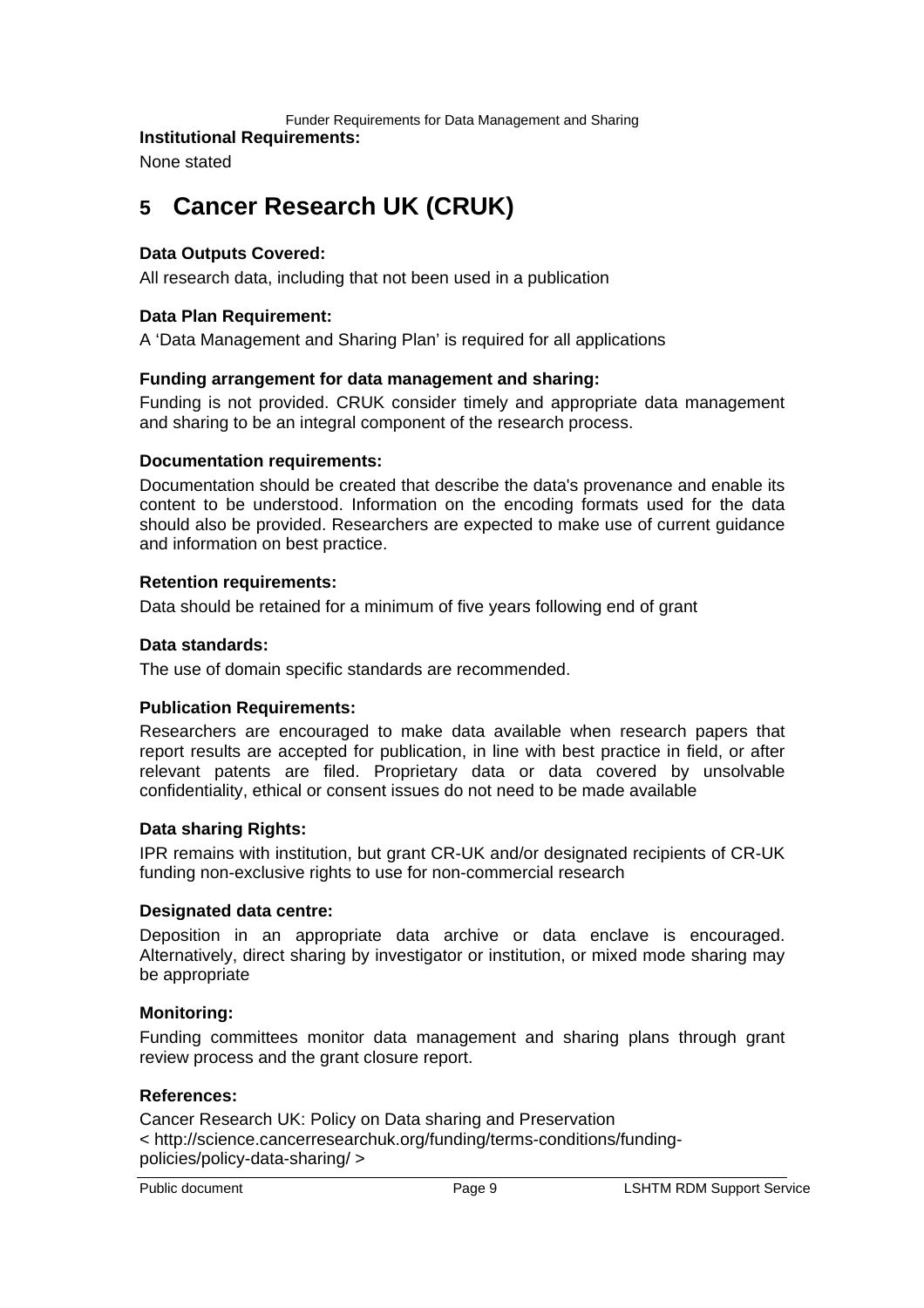Funder Requirements for Data Management and Sharing Cancer Research UK: Data Sharing Guidelines < http://science.cancerresearchuk.org/funding/terms-conditions/fundingpolicies/policy-data-sharing/data-sharing-guidelines/ >

#### **Institutional Requirements:**

None stated

# **6 Department of Health, UK (DoH)**

#### **Data Outputs Covered:**

All publicly funded data

#### **Data Plan Requirement:**

The Department of Health does not require a data management/sharing plan.

#### **Funding arrangement for data management and sharing:**

Not stated

#### **Documentation requirements:**

Documentation should be created that describe the data's provenance and enable its content to be understood. Researchers are expected to make use of current guidance and information on best practice.

#### **Retention requirements:**

Health records retained in compliance with government legislation;

#### **Data standards:**

Open formats that allow linkages to be established between datasets

# **Publication Requirements:**

Data should be published in a 'timely manner', subject to ethical & legal requirements

# **Data sharing Rights:**

No statement on IPR of original item. Requirement to publish using open licence that authorises reuse

#### **Designated data centre:**

Data.gov and OpenlyLocal for open data

#### **Monitoring:**

Institutional audit

#### **References:**

NHS Information Risk Management < http://www.connectingforhealth.nhs.uk/systemsandservices/infogov/security/risk/ > Data Protection Policy < http://transparency.dh.gov.uk/dataprotection/ >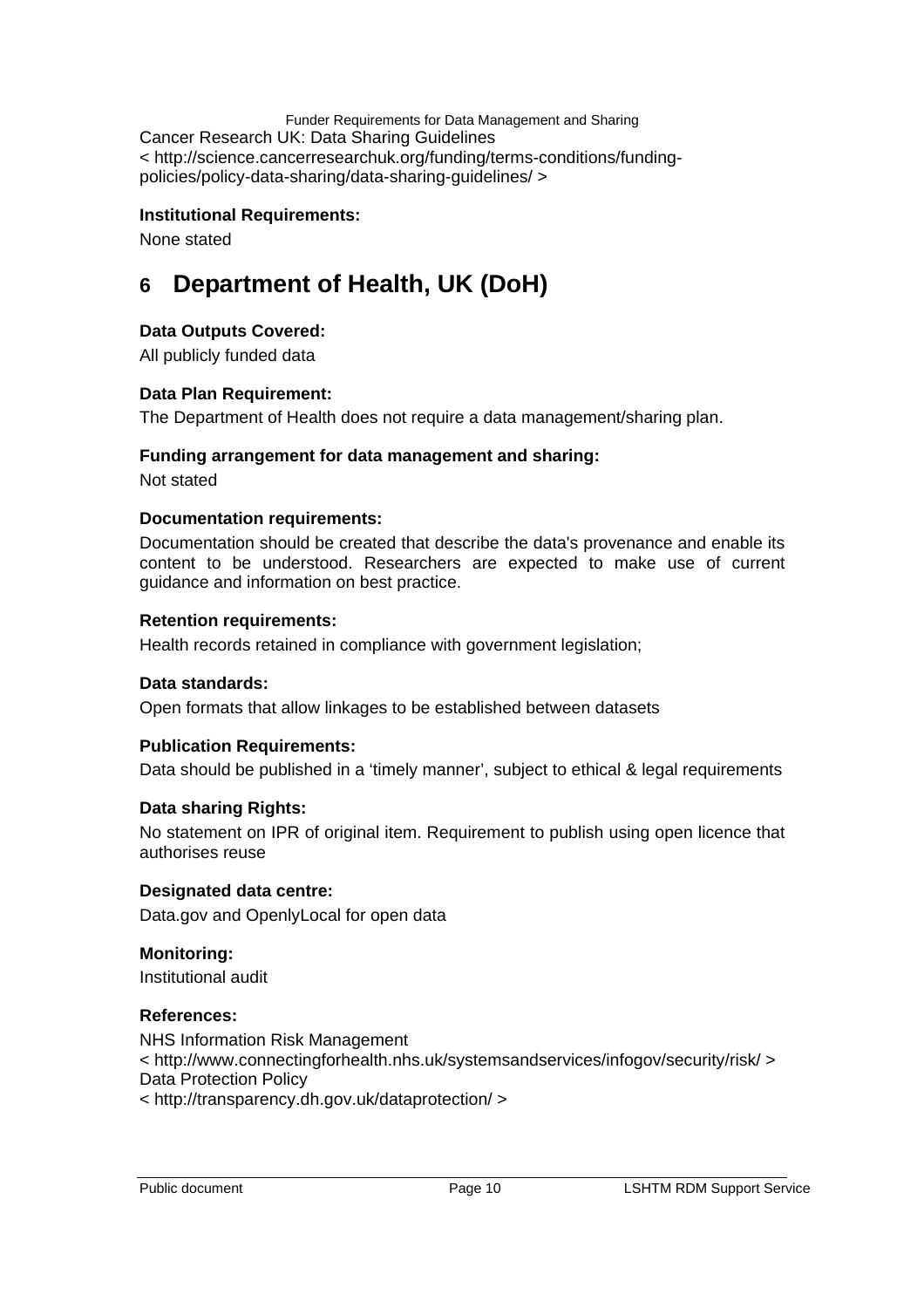#### **Institutional Requirements:**

Data management systems for confidential data must comply with ISO/IEC 27001:2005 and ISO/IEC 27002:2005.

Encouraged to use open, linked data formats for publication.

Data that identifies one or more people should be encrypted with a recommended minimum key length of 256 bits, e.g. AES256, Blowfish

# **7 Department for International Development (DfID)**

# **Data Outputs Covered:**

All research outputs

# **Data Plan Requirement:**

An 'Access and Data Management Plan' is required for all applications that possess a data component

#### **Funding arrangement for data management and sharing:**

Funding for data management and sharing may be requested as part of the project budget

#### **Documentation requirements:**

Documentation should be created that describe the data's provenance and enable its content to be understood. This will include a list of files in the set, how the data was collected, and which parameters have been used.

#### **Retention requirements:**

Retain and provide free access to raw datasets for minimum of five years after project completion. Project websites should be permanently archived on closure.

#### **Data standards:**

Recommend formats that can easily be transferred between different software applications, e.g. CSV for tabular data, ANSI SQL for databases, SPSS Portable or SAS transport for statistical files.

#### **Publication Requirements:**

Deposit raw and/or derived datasets in an open access discipline/institutional repository within 12 months of collection

#### **Data sharing Rights:**

IPR remains with host institution. DFID given an irrevocable worldwide licence to use all material produced through research. Encourage project outputs to be made available under licence that allows unrestricted access and reuse (e.g. Creative Commons Attribution)

#### **Designated data centre:**

Data should be deposited in an appropriate subject/institutional repository, such as those recommended by OpenDOAR and ICSU World Data System. Software to be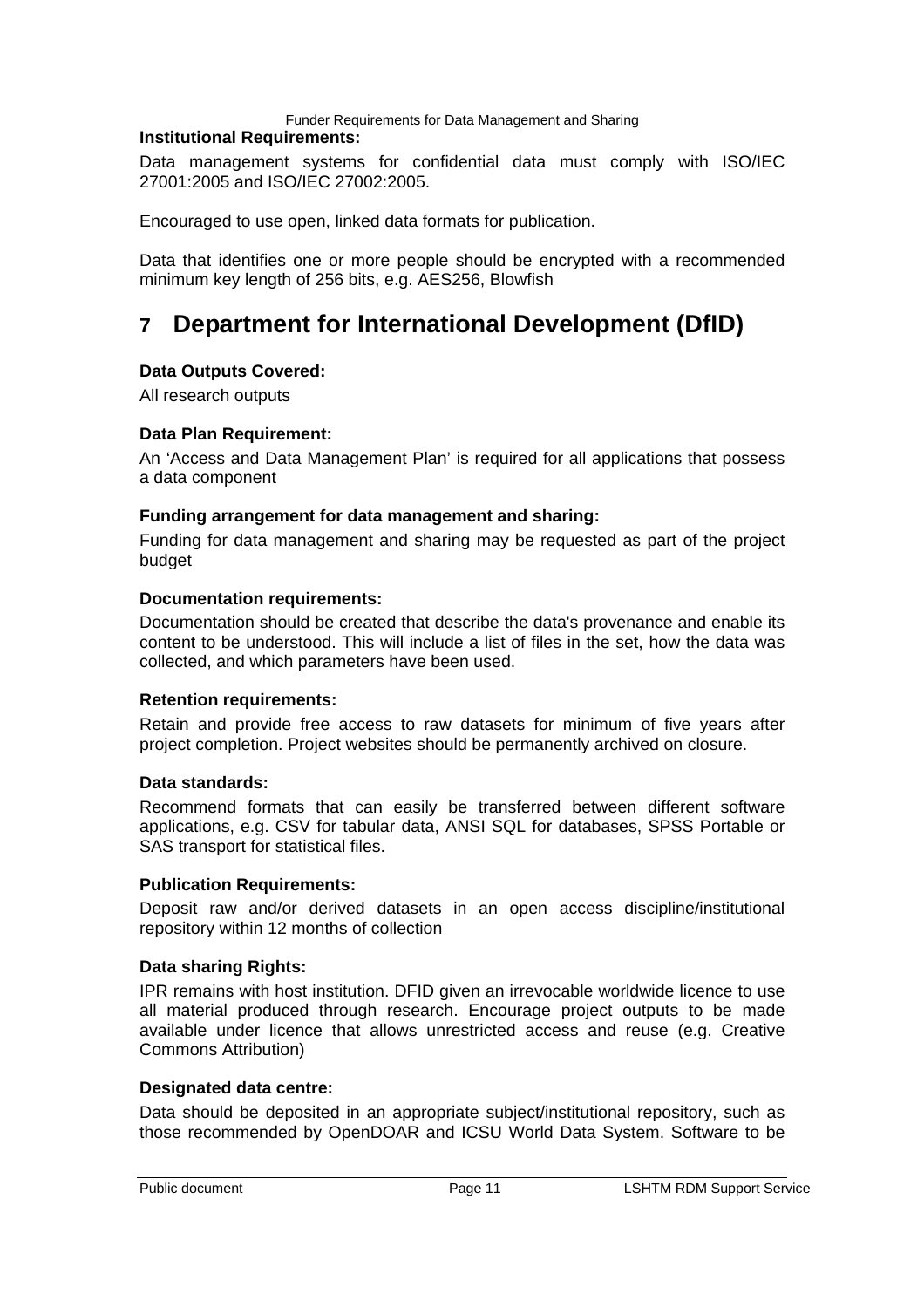Funder Requirements for Data Management and Sharing submitted to an suitable sofware repository. Metadata record, papers & 'small datasets' should be published in R4D repository.

#### **Monitoring:**

None stated

#### **References**

Department for International Development. DFID Research Open and Enhanced Access Policy

< http://www.dfid.gov.uk/Documents/publications1/DFIDResearch-Open-and-Enhanced-Access-Policy.pdf >

DFID Research Open and Enhanced Access Policy: Implementation Guide < http://www.dfid.gov.uk/Documents/publications1/DFIDResearch-Open-and-Enhanced-Access-Implementation-Guide.pdf >

#### **Institutional Requirements:**

None stated

# **8 Drugs for Neglected Diseases Initiative (DNDi)**

#### **Data Outputs Covered:**

All research outputs

#### **Data Plan Requirement**

DNDi does not require a data management/sharing plan.

#### **Funding arrangement for data management and sharing**

Not stated

#### **Documentation requirements**

Research process should be documented in accordance with Good Lab Practice (GLP)

#### **Retention requirements**

None stated

#### **Data standards**

None stated

#### **Publication Requirements**

Results of work should be made "readily available and affordable in developing country".

#### **Data sharing Rights**

No statement on IPR of original item. Work may be placed in public domain in circumstances where IP acquisition is not necessary to promote its mission and goals

#### **Designated data centre**

None stated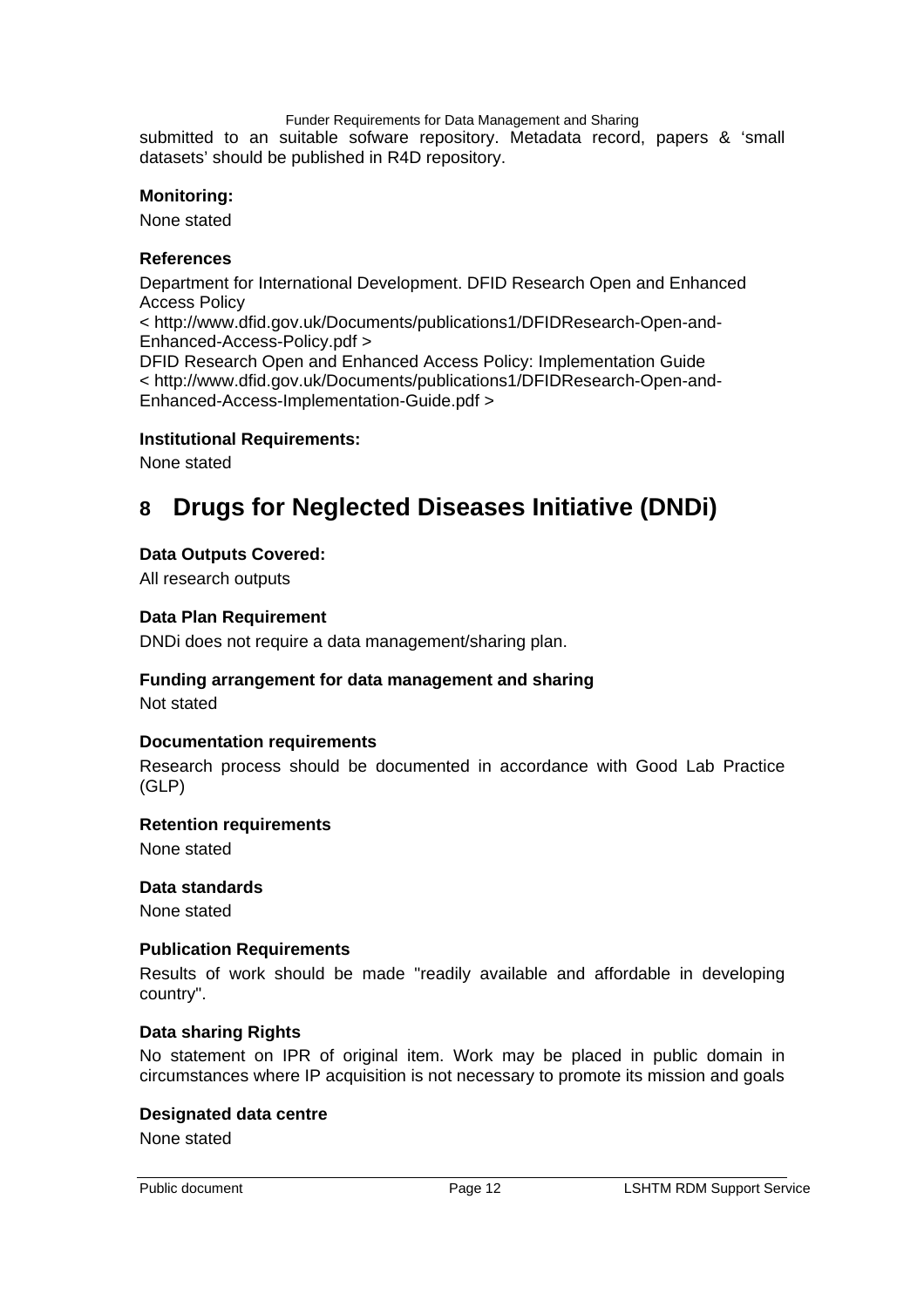#### **Monitoring**

None stated

#### **References**

DNDi's Intellectual Property Policy < http://www.dndi.org/dndis-policies/intellectual-property-policy.html >

#### **Institutional Requirements:**

None stated

# **9 Economic and Social Research Council (ESRC)**

#### **Data Outputs Covered:**

All research outputs

#### **Data Plan Requirement:**

A 'Data Management and Sharing Plan' is required for all projects that possess a data component

#### **Funding arrangement for data management and sharing:**

Funding for data management and sharing may be requested as part of Full Economic Cost for project

#### **Documentation requirements:**

Documentation should be created that provides information on origin, circumstances, processing/analysis and/or the researcher's management of the data, among other items

#### **Retention requirements:**

Institutional retention requirements are not stated. Data should be deposited with ESRC data provider for purpose of long-term curation & preservation requirements

#### **Data standards:**

Refer to ESDS and UKDA guidance

#### **Publication Requirements:**

Deposited with ESRC data service providers within three months of the end of the grant. Waiver may be considered in exceptional circumstances

#### **Data sharing Rights:**

None stated

#### **Designated data centre:**

Economic and Social Sciences Data Service (ESDS)

#### **Monitoring:**

Review Data Management and Sharing Plan during project; withhold final award if data have not been offered for archiving to required standard within 3 months of the end of the award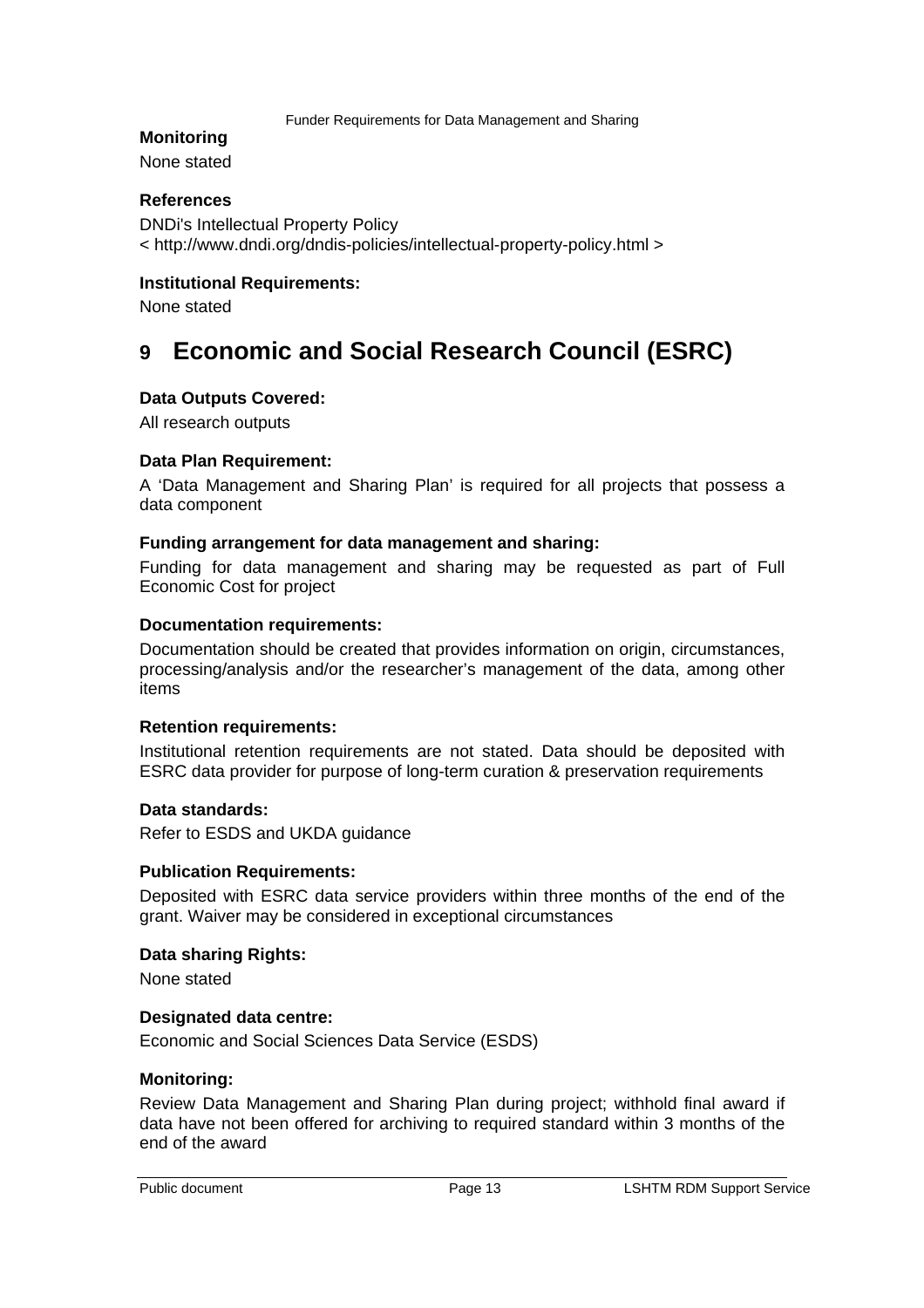#### **References:**

ESRC Research Data Policy < http://www.esrc.ac.uk/about-esrc/information/data-policy.aspx > ESRC Research Data Policy; ESRC Research Funding Guide; Data management plan: guidance for peer reviewers < http://www.esrc.ac.uk/funding-and-guidance/guidance/applicants/research-fundingguide.aspx >

### **Institutional Requirements:**

None stated

# **10 Engineering and Physical Sciences Research Council (EPSRC)**

#### **Data Outputs Covered:**

All research data are covered by the policy. Non-digital data should be stored in a form that allows sharing on request (e.g. through digitisation).

#### **Data Plan Requirement:**

The EPSRC does not require researchers to submit data management or sharing plans in grant applications.

#### **Funding arrangement for data management and sharing:**

The institution should utilise received public research funding to support data management and sharing activities, making use of both direct and indirect funding streams as appropriate

#### **Documentation requirements:**

Documentation should be created that describe the data's provenance and enable its content to be understood. Researchers are expected to make use of current guidance and information on best practice. Persistent IDs should be assigned

#### **Retention requirements:**

Research organisations must store and preserve research data for a minimum of 10 years from the date that any researcher's 'privileged access' period expires or last date from which access to the data was requested by a third party

#### **Data standards:**

Refer to JISC, DCC and Information Commissioner's Office guidance

#### **Publication Requirements:**

Descriptive metadata should be created within 12 months of data being generated. Projects are encouraged to make research data available as early as possible

#### **Data sharing Rights:**

None stated for data. Researchers are expected to make publications freely available

#### **Designated data centre:**

Deposit with a suitable data archive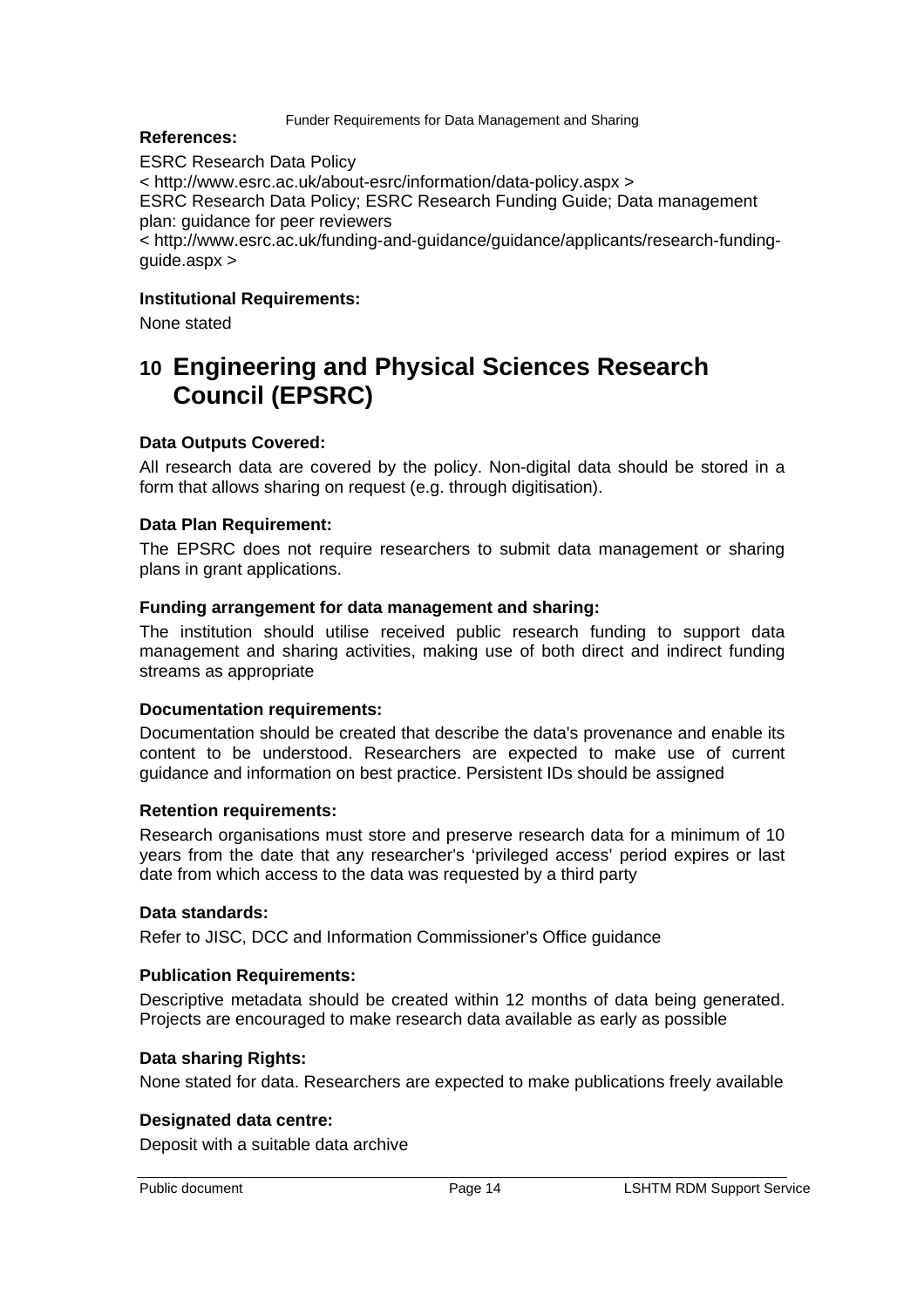#### **Monitoring:**

Monitored on case-by-case basis. Unstated sanctions may be applied

#### **References:**

EPSRC Policy Framework on Research Data < http://www.epsrc.ac.uk/about/standards/researchdata >

#### **Institutional Requirements:**

Institutions should provide resources to support the curation of publicly-funded research data throughout the data lifecycle. This includes the development of policies and procedures to manage research data holdings and handling third party access requests.

Access requests should be recorded, indicating when the data was requested. Institutions should ensure that their researchers and research students have a general awareness of the regulatory environment and of the available exemptions which may be used, should the need arise, to justify the withholding of research data;

Institutions are expected to have a roadmap in place to ensure their policies and processes are in line with its policy framework on research data by May 2015.

# **11 GlaxoSmithKline (GSK)**

#### **Data Outputs Covered:**

Research findings obtained from completed & abandoned projects

#### **Data Plan Requirement:**

GSK does not require researchers to submit data management or sharing plans in grant applications.

#### **Funding arrangement for data management and sharing:**

None stated

#### **Documentation requirements:**

GSK indicate that the process of performing research should be documented, encouraging grantees to use domain specific practices.

#### **Retention requirements:**

Subject to conditions of contract

#### **Data standards:**

Domain specific standards

#### **Publication Requirements:**

Pharmaceutical companies are legally required to disclose relevant data from clinical trials and other research to appropriate national or regional regulatory authorities as part of the medicine development and approval process. GSK posts protocol summaries on ClinicalTrials.gov and Clinical Study Register on study initiation. It also publishes summaries of study results on Clinical Study Register within 8-12 months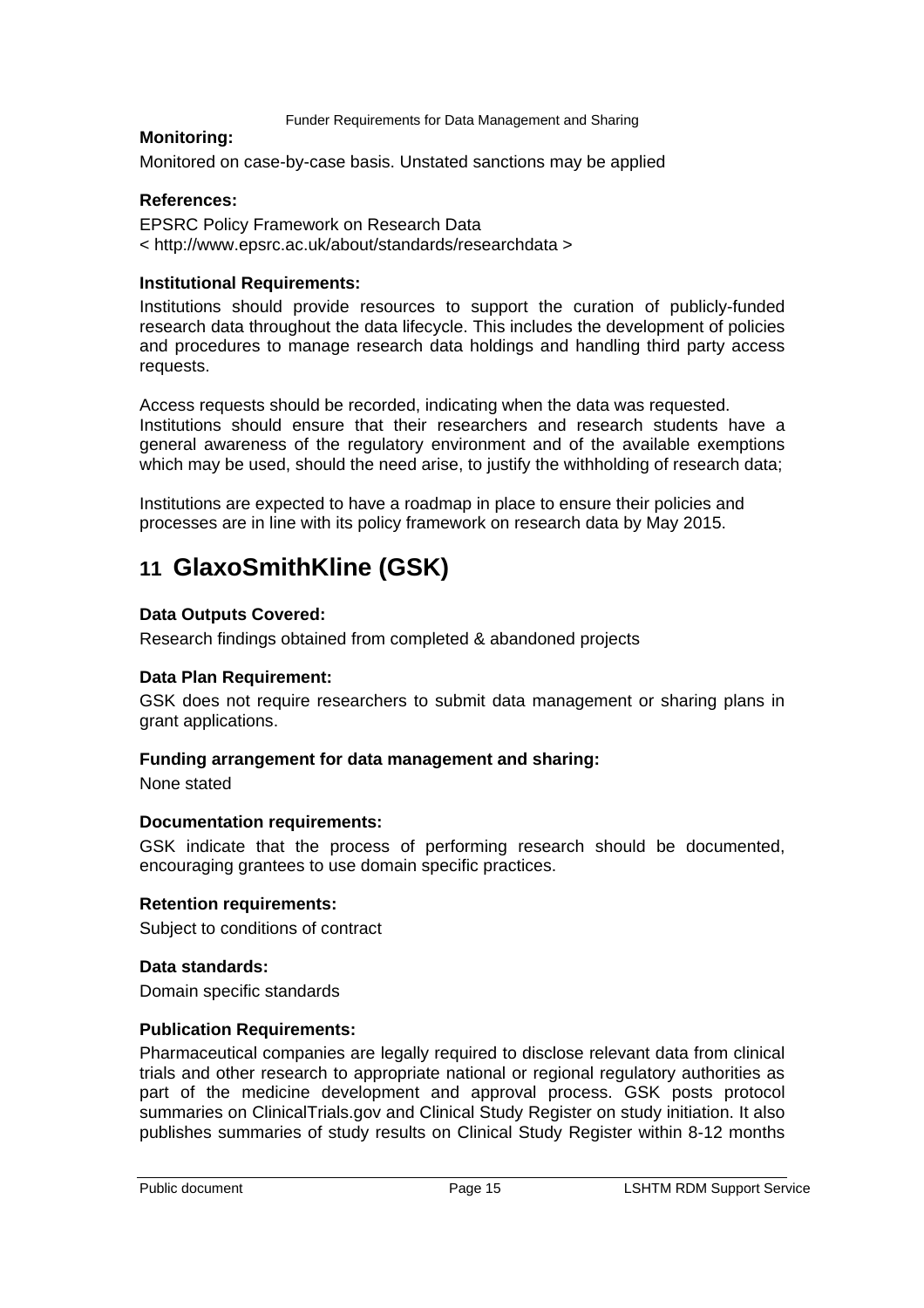of study completion. Some information may be withheld if it is considered to limit research patentability.

#### **Data sharing Rights:**

Subject to conditions of contract. Patents for 'radical' and 'incremental' research may be obtained. GSK support the use of clinical data in conformance to the WTO Agreement on Trade-Related Aspects of Intellectual Property Rights (TRIPS), when it does not undermine Regulatory Data Protection (RDP)

#### **Designated data centre:**

None stated

#### **Monitoring:**

Report progress of clinical trials, but do not require explicit information on technology issues.

#### **References:**

Public Disclosure of Clinical Research < http://www.gsk.com/policies/GSK-on-disclosure-of-clinical-trial-information.pdf > GlaxoSmithKline's Position: Regulatory Data Protection < http://www.gsk.com/policies/GSK-on-regulatory-data-protection.pdf >

#### **Institutional Requirements:**

None stated

# **12 Medical Research Council (MRC)**

# **Data Outputs Covered:**

All research data

#### **Data Plan Requirement**

A 'Data Management Plan' is required for all projects that will produce data outputs

# **Funding arrangement for data management and sharing**

Not stated

#### **Documentation requirements**

Projects are encouraged to use the Data Documentation Initiative (DDI) metadata standard

#### **Retention requirements**

Primary research data must be retained in their original form by the research institution that generated them for a minimum of ten years from completion of the project. Research records relating to clinical or public health studies should be retained.

#### **Data standards:**

The MRC recommend that grant holders refer to UK Data Archive, Inter-university Consortium for Political and Social Research (ICPSR), Inter-university Consortium for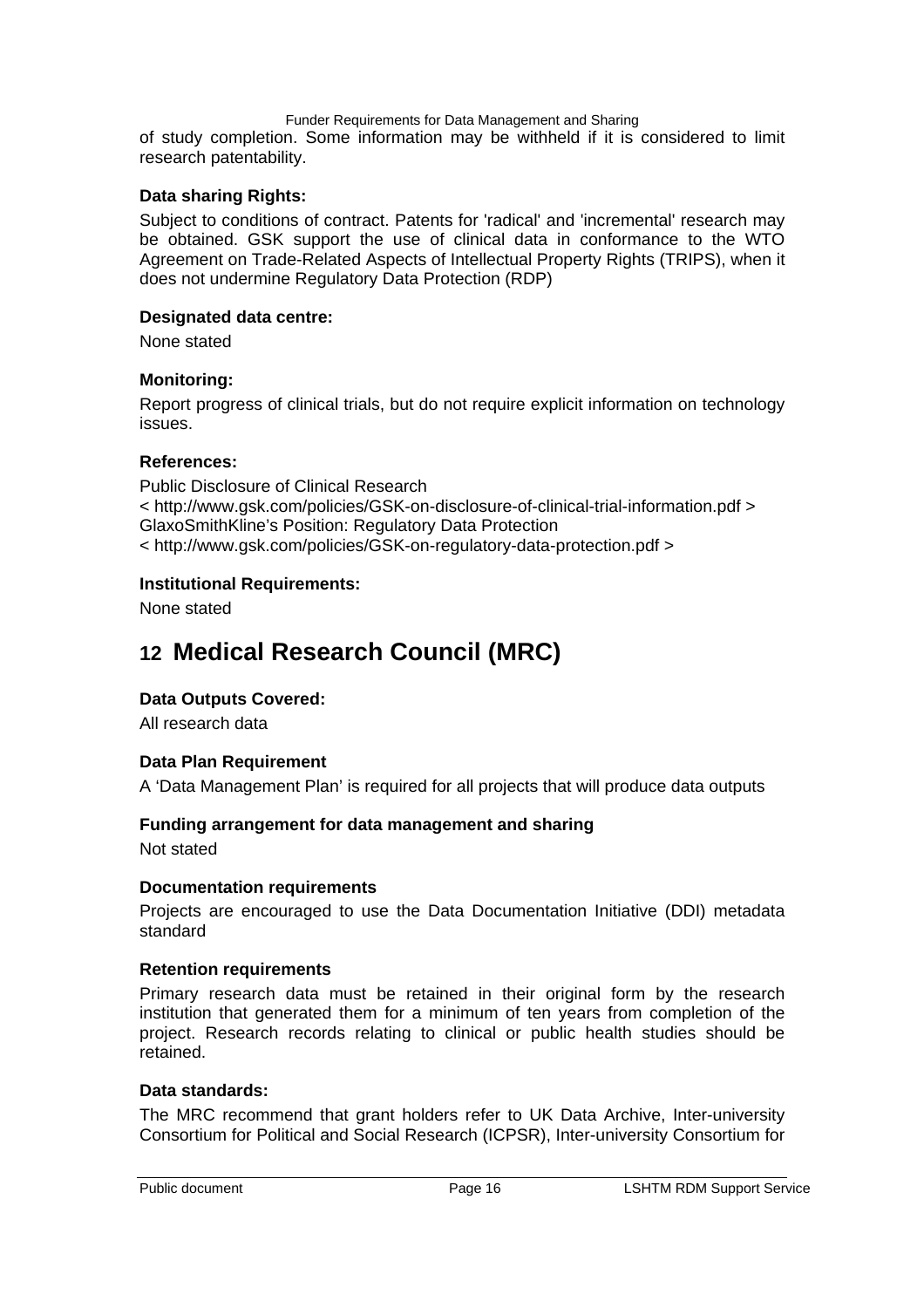Political and Social Research (ICPSR), Australian National Data Service and National Statistics Code of Practice for information on appropriate standards

# **Publication Requirements:**

Data should be made available in a 'timely and responsible manner'. A limited period of exclusive use of data for primary research is considered reasonable.

#### **Data sharing Rights:**

The study must publish a Data-sharing policy establishing appropriate licence (e.g. Open Data Commons) for use of anonymised data

#### **Designated data centre:**

Research data should be submitted to the MRC Research Data Gateway

#### **Monitoring:**

None stated

# **References:**

MRC policy on research data-sharing  $\,<\,$ http://www.mrc.ac.uk/Ourresearch/Ethicsresearchguidance/datasharing/policy/index. htm >

MRC guidance on data management plans

 $\prec$ 

http://www.mrc.ac.uk/Ourresearch/Ethicsresearchguidance/datasharing/DMPs/index. htm >

# **Institutional Requirements:**

None stated

# **13 Natural Environment Research Council (NERC)**

# **Data Outputs Covered:**

All research data

# **Data Plan Requirement:**

A 'Data Management Plan' is required for all projects that will produce data outputs

# **Funding arrangement for data management and sharing:**

Not stated

# **Documentation requirements:**

Data should be catalogued according to the NERC profile of ISO19115:2003

# **Retention requirements:**

Data and research materials should be preserved and made available for a minimum of 10 years after completion of the research. NERC indicate that research outputs of major importance may need to be retained for 20 years or longer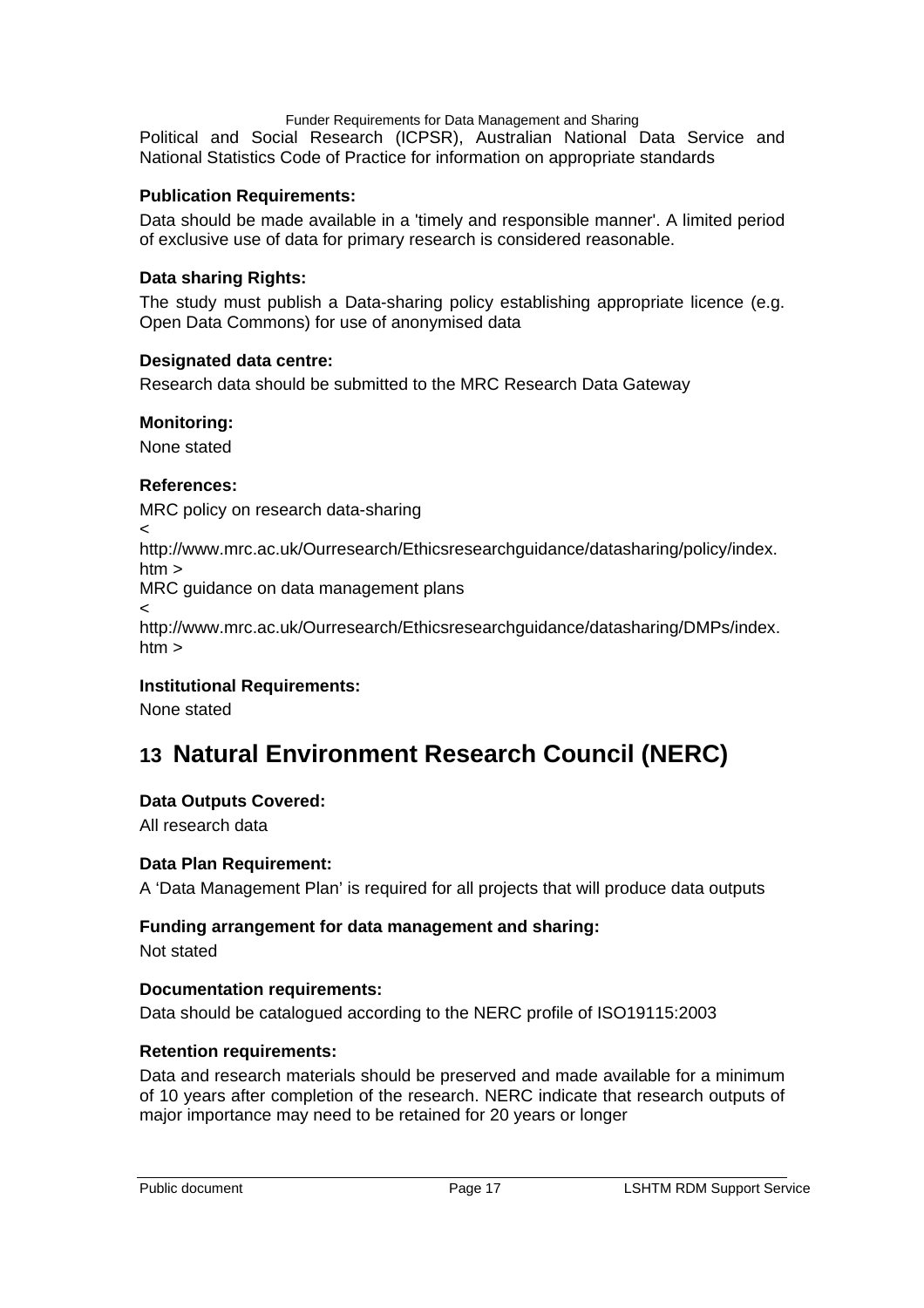#### **Data standards:**

Specified in consultation with relevant data centre

### **Publication Requirements:**

Project may define an embargo period of up to two years from end of data collection to enable researchers to analyse and publish findings. Potential data users encouraged to contact data creator to negotiate for earlier use.

### **Data sharing Rights:**

IPR remains with host institution. NERC data centres are allocated a non-exclusive licence to manage and publish research data

#### **Designated data centre:**

Deposit with authorised NERC data centre (BADC, NGDC, NEODC, BODC, PDC, EIDC, UKSSDC, ADS). Catalogue record published through NERC Data Catalogue **Service** 

#### **Monitoring:**

Ongoing monitoring. Grant holders who do not meet these requirements risk having award payments withheld or become ineligible for future funding

#### **References:**

NERC Data Policy < http://www.nerc.ac.uk/research/sites/data/policy2011.asp > NERC Data Policy Guidance < http://www.nerc.ac.uk/research/sites/data/documents/datapolicy-guidance.pdf >

#### **Institutional Requirements:**

None stated

# **14 Wellcome Trust**

# **Data Outputs Covered:**

All data outputs, including records of interim results and final research outcomes

# **Data Plan Requirement**

A 'Data Management and Sharing Plan' is required for applications to the Trust's biomedical sciences and medical humanities funding streams if the project will produce data outputs that have value to the research community in the short and/or long-term.

#### **Funding arrangement for data management and sharing**

Data management and sharing costs may be incorporated into the project budget.

# **Documentation requirements:**

Documentation should be created that describe the data's provenance and enable its content to be understood. Records should be created and maintained that describe the procedures followed, approvals granted, and results (interim and final) found during the research process.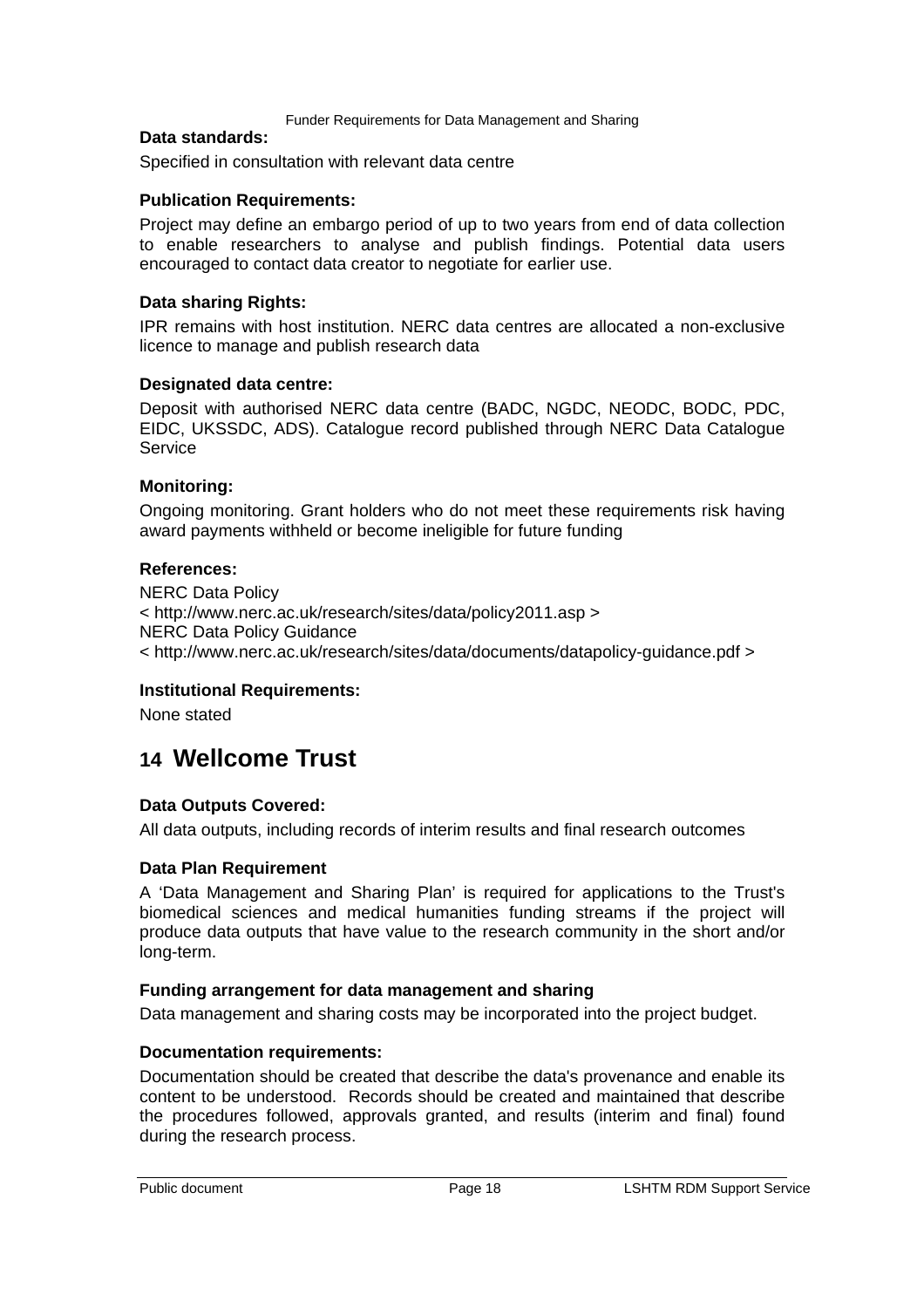#### **Retention requirements:**

Data should be maintained in a secure environment for a minimum of 10 years

#### **Data standards:**

Formats and standards should be adopted that enable data outputs to be referenced, analysed and linked with other resources

#### **Publication Requirements:**

Data should, if possible, be made available at the same time as research papers on the findings are published. Data creators have the right to delay or limit data sharing to safeguard research participants or to address intellectual property issues. Any such restrictions should, however, be minimised and a clear statement provided on the reason for delays should be provided in the data management and sharing plan.

#### **Data sharing Rights:**

None stated

### **Designated data centre:**

An appropriate subject or institutional repository should be used. A list of possible options may be found at < http://www.wellcome.ac.uk/About-us/Policy/Spotlightissues/Data-sharing/Guidance-for-researchers/WTX060360.htm >

#### **Monitoring:**

Grant holders are encouraged to liaise with the funder to address data management issues. All grant holdess are asked to report back on their approach for disseminating their research as part of their end of grant report.

#### **References:**

Wellcome Trust: Policy on data management and sharing - August 2010 < http://www.wellcome.ac.uk/About-us/Policy/Policy-and-positionstatements/WTX035043.htm > Wellcome Trust: Guidelines on good research practice http://www.wellcome.ac.uk/About-us/Policy/Policy-and-positionstatements/WTD002753.htm

#### **Institutional Requirements:**

Data generated in the course of research should be kept securely in paper or electronic format, as appropriate.

Institutions should possess documentation establishing responsibilities and procedures for the storage and disposal of data and samples (including compliance with requirements of any ethics committee).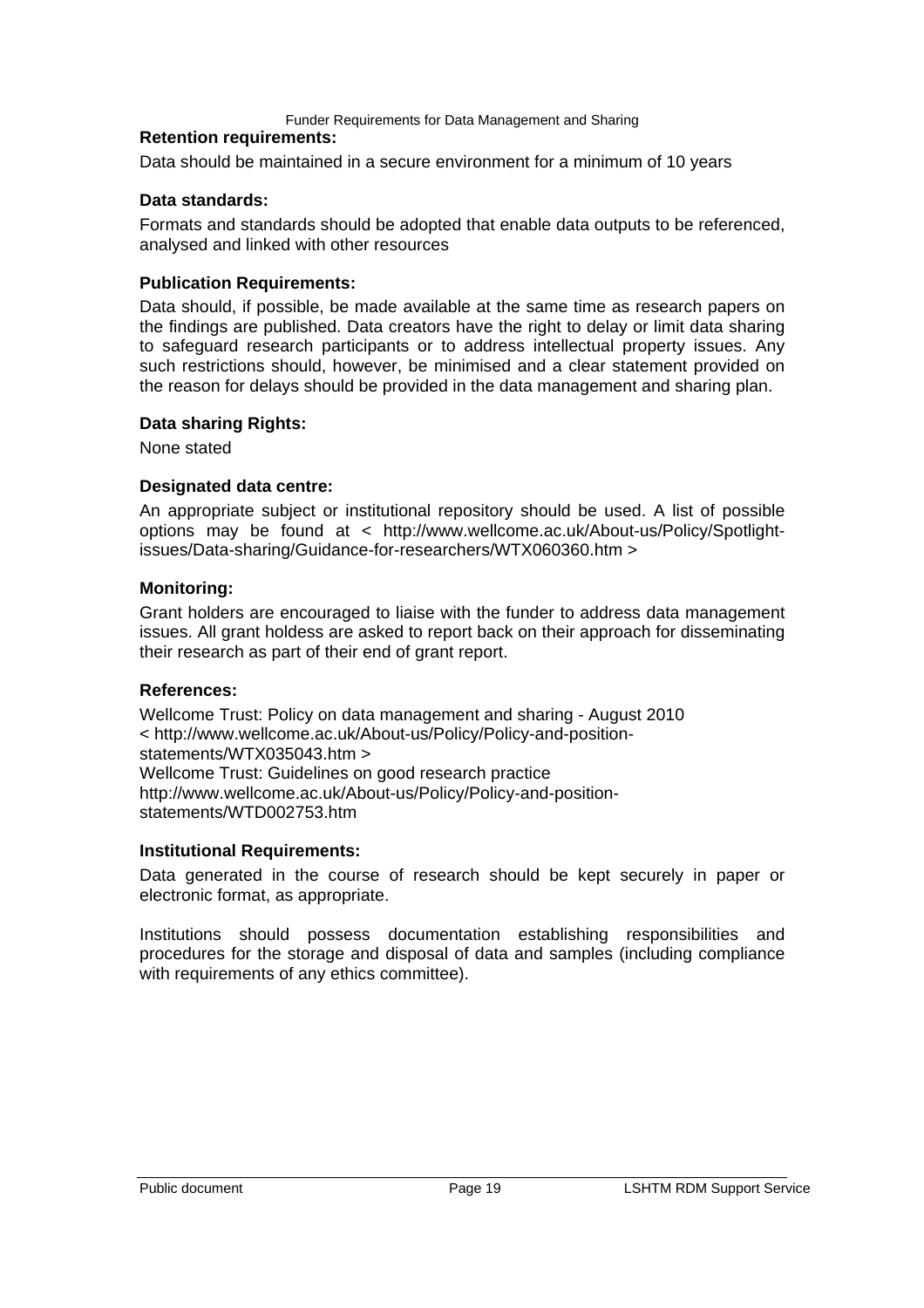# **15 WHO - World Health Organization - TDR**

#### **Data Outputs Covered:**

A definition of data outputs is not provided, but may cover all research data produced using project funding

#### **Data Plan Requirement:**

The Data management requirements vary between each funding call. Applicants are asked to describe the research lifecycle within their proposal, describing the technical and practical activities associated with data cleaning, monitoring, and verification.

#### **Funding arrangement for data management and sharing:**

Not stated

#### **Documentation requirements:**

No specific requirements are stated. However, the project will need to document their work in accordance with Good Clinical Practice.

#### **Retention requirements:**

None stated

#### **Data standards:**

None stated

#### **Publication Requirements:**

None stated

#### **Data sharing Rights:**

None stated

#### **Designated data centre:**

Selected datasets are published on the Global Health Observatory Data Repository (http://apps.who.int/ghodata/)

#### **Monitoring:**

None stated

#### **References:**

World Health Organisation < http://www.who.int/tdr/grants/en/ >

#### **Institutional Requirements:**

None stated

# **16 World Cancer Research Fund (WCRF)**

#### **Data Outputs Covered:**

Definition of data outputs is not provided, but may cover all research data produced using project funding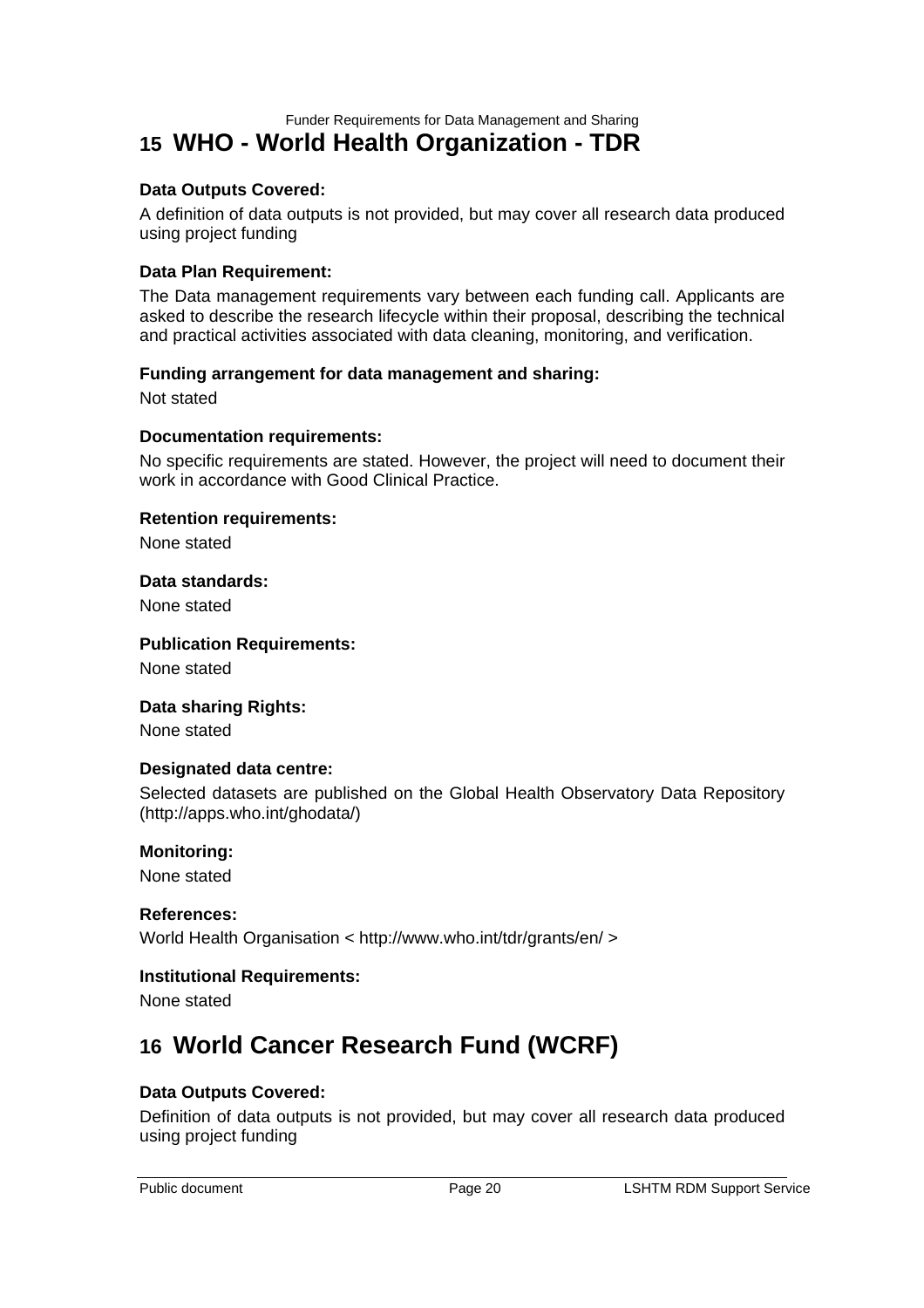#### **Data Plan Requirement:**

WCRF does not require researchers to submit data management or sharing plans in grant applications.

#### **Funding arrangement for data management and sharing:**

Funding is not provided for indirect costs, such as institutional overheads associated with data management

#### **Documentation requirements:**

None stated

#### **Retention requirements:**

In accordance with the UK Department of Health Research Governance framework, data collected in the course of research must be retained for an 'appropriate period' to allow further analysis by the original and/or other research teams (subject to consent)

#### **Data standards:**

Research Governance must conform with institutional policies on topic and/or UK Department of Health Research Governance framework

#### **Publication Requirements:**

In accordance with the UK Department of Health Research Governance framework, research findings and data relevant to findings must be "made available for critical review through accepted scientific and professional channels" and "made accessible" to those participating in the study, as well as other who could benefit from them. No time limit is stated.

#### **Data sharing Rights:**

IPR remains with the host institution. The WCRF reserve the right to make copies of data for national members

#### **Designated data centre:**

Research findings are added to the WCRF/AICR Continuous Update Project (CUP) database (http://www.wcrf.org/cancer\_research/cup/)

#### **Monitoring:**

Funder requires report on project progress, but does not state an explicit requirements for the underlying dataset

#### **References:**

World Cancer Research Fund: Funded Research < http://www.wcrf-uk.org/research/uk\_funded\_research.php >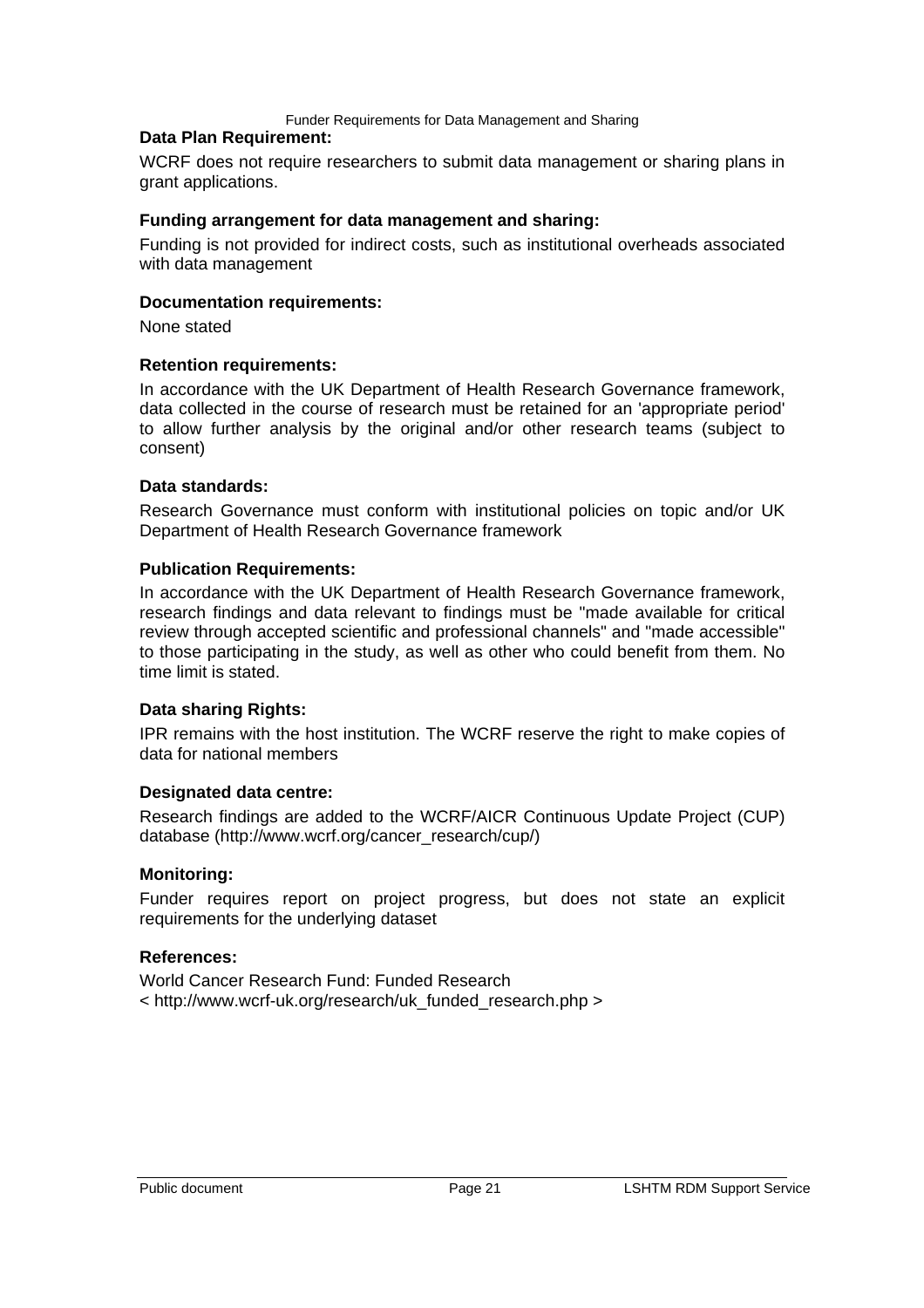#### **Institutional Requirements:**

Institution must possess policies on research governance

# **17 National Health Service Technology Assessment (NHS HTA)**

#### **Data Outputs Covered:**

All outputs produced by the project

#### **Data Plan Requirement**

Applicants are encouraged to describe their approach to data sharing in the project proposal, plan and monthly reports. However, the application does not provide a formal template for the data management plan.

#### **Funding arrangement for data management and sharing**

Unstated

#### **Documentation requirements**

Documentation should conform to Department of Health (DoH) Research Governance Framework and Medical Research Council guidelines for Good Research Practice

#### **Retention requirements**

In conformance with MRC guidelines, primary research data must be retained by the producing research institution for a minimum of 10 years after project completion. Research records relating to clinical or public health studies should be retained for a minimum of 20 years.

#### **Data standards**

Projects must follow the Department of Health (DoH) Research Governance Framework and Medical Research Council guidelines for Good Research Practice

#### **Publication Requirements**

No time limit is stated. The NHS NTA request that they are provided with a copy of research outputs to be published at the time of submission or at least 28 before the publication date.

#### **Data sharing Rights**

IPR remains with the host institution. Monographs published by projects through HTA are covered by Crown copyright

#### **Designated data centre**

The HTA programme is working with the National Cancer Research Unit (NCRI) Informatics Initiative to formalise and co-ordinate data sharing efforts. Data may be deposited with a data enclave or data archive, or shared through an institutional website or through posting CDs . Investigators may wish to use a data-sharing agreement to define criteria for data access, including allowed use and confidentiality standards that should be met.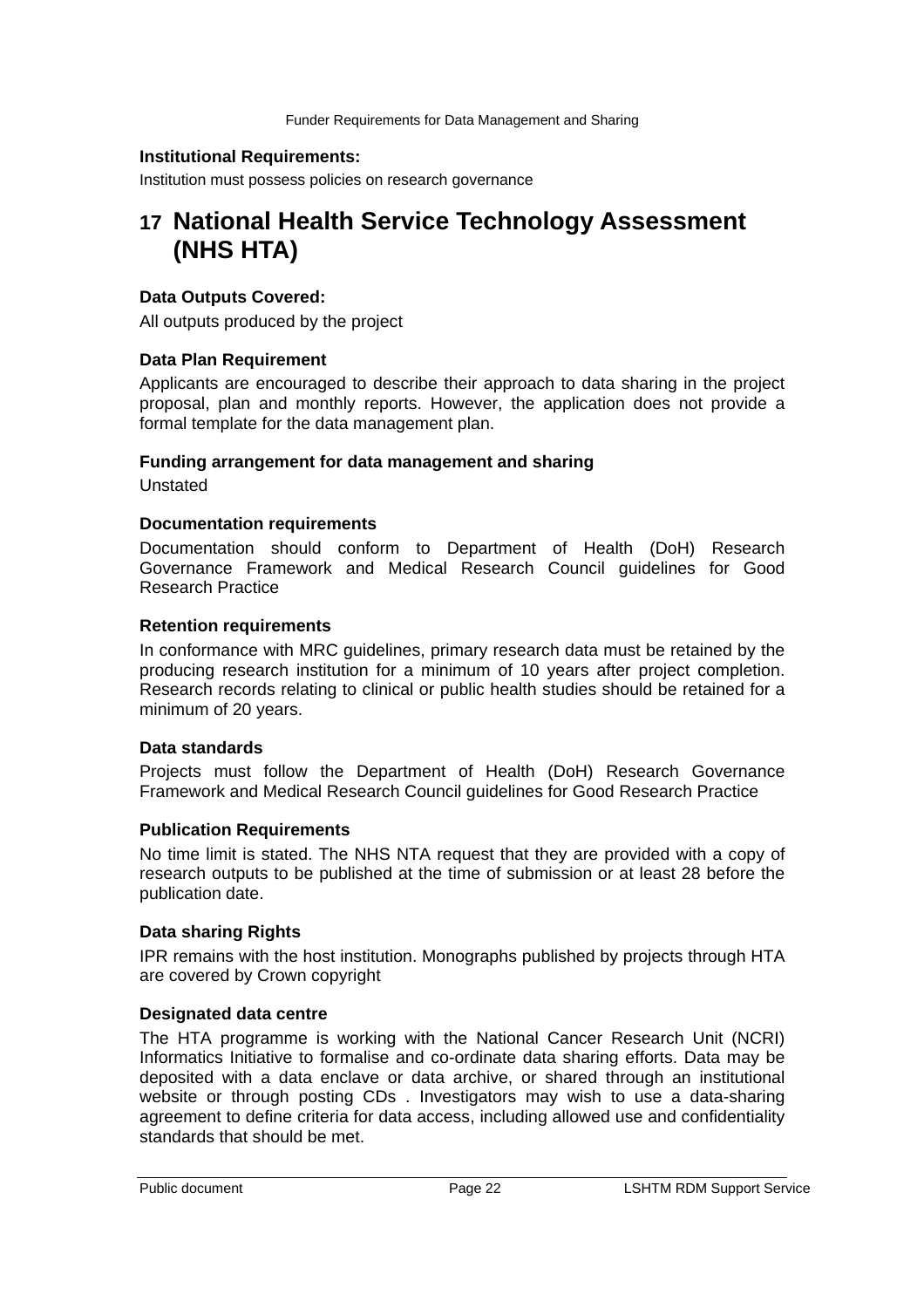# **Monitoring**

None stated

# **References**

National Health Service Technology Assessment (NHS HTA) < http://www.hta.ac.uk/funding/troubleshooting/index.html >

# **Institutional Requirements**

None stated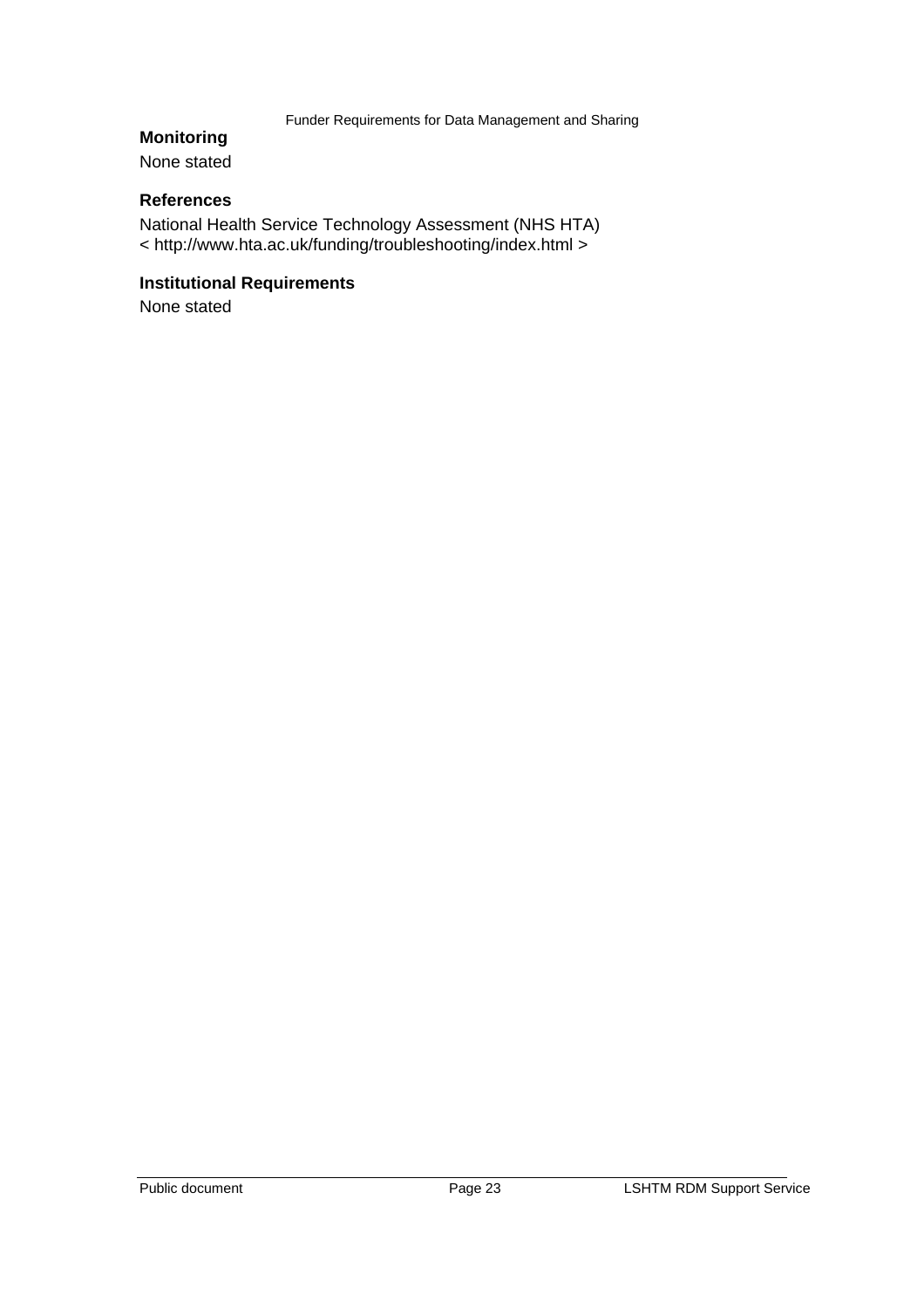# **References**

BBSRC. 2010. *BBSRC Data Sharing Policy. Version 1.1.* Available from http://www.bbsrc.ac.uk/web/FILES/Policies/data-sharing-policy.pdf [accessed 15 August 2012]

BBSRC .2010. *BBSRC Statement on Safeguarding Good Scientific Practice.* Available from http://www.bbsrc.ac.uk/web/FILES/Policies/good\_scientific\_practice.pdf [accessed 15 August 2012]

Beagrie, N. et al. 2008. *Digital preservation policies study*. Available from http://www.jisc.ac.uk/media/documents/programmes/preservation/jiscpolicy\_p1finalre port.pdf [accessed 15 August 2012]

Bill and Melinda Gates Foundation. 2011. *Bill & Melinda Gates Foundation's Data Access Principles: Frequently Asked Questions.* Available from http://www.gatesfoundation.org/global-health/Documents/faq.pdf [accessed 15 August 2012]

Bill and Melinda Gates Foundation. 2011*. Global Health Data Access Principles.* Available from http://www.gatesfoundation.org/global-health/Documents/data-accessprinciples.pdf [accessed 15 August 2012]

Cancer Research UK .n.d. *Cancer Research UK Data Sharing Guidelines*. Available from http://science.cancerresearchuk.org/funding/terms-conditions/fundingpolicies/policy-data-sharing/data-sharing-guidelines/ [accessed 15 August 2012]

Cancer Research UK. 2010. *Data Sharing - Frequently Asked Questions (FAQs).* Available from http://science.cancerresearchuk.org/funding/terms-conditions/fundingpolicies/policy-data-sharing/data-sharing-faqs/ [accessed 15 August 2012]

Cancer Research UK. 2011. *Funding & Research: Grant Conditions*. Available from http://science.cancerresearchuk.org/funding/terms-conditions/grant-conditions/ [accessed 15 August 2012]

Cancer Research UK. 2009. *Policy on Data sharing and Preservation.* Available from http://science.cancerresearchuk.org/funding/terms-conditions/funding-policies/policydata-sharing/ [accessed 15 August 2012]

Department for International Development .2011. *DFID Ethics Principles for Research and Evaluation*. Available from http://www.dfid.gov.uk/Documents/publications1/evaluation/dfid-ethics-prcpls-rsrcheval.pdf [accessed 15 August 2012]

Department for International Development. 2012. *DFID Research Open and Enhanced Access Policy*. Available from http://www.dfid.gov.uk/Documents/publications1/DFIDResearch-Open-and-Enhanced-Access-Policy.pdf [accessed 15 August 2012]

Department for International Development. 2012. *DFID Research Open and Enhanced Access Policy: Implementation Guide.* Available, from http://www.dfid.gov.uk/Documents/publications1/DFIDResearch-Open-and-Enhanced-Access-Implementation-Guide.pdf [accessed 15 August 2012]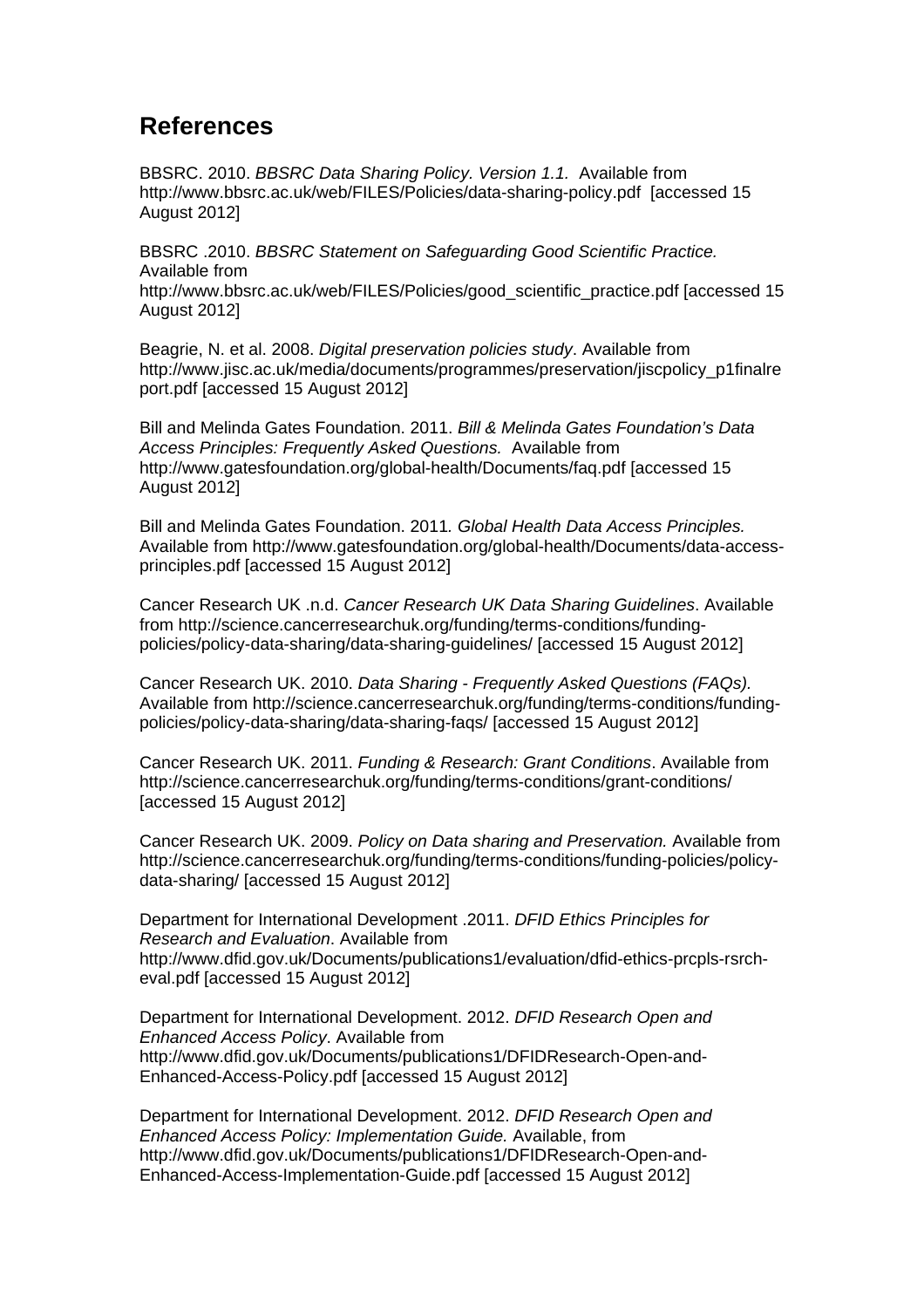Department for International Development. 2012. *DFID Research Open and Enhanced Access: R4D Editorial Policy*. Available from http://www.dfid.gov.uk/R4D/PDF/Outputs/Communication/R4DEditorialPolicy.pdf [accessed 15 August 2012]

Department of Health .2007. *Information Security Management: NHS Code of Practice.* Available from http://www.dh.gov.uk/en/Publicationsandstatistics/Publications/PublicationsPolicyAnd Guidance/DH\_074142 [accessed 15 August 2012]

Department of Health. 2008. *NHS Information Governance: Guidelines on use of encryption to protect person identifiable and sensitive information*. Available from http://www.connectingforhealth.nhs.uk/systemsandservices/infogov/security/encryptio nguide.pdf [accessed 15 August 2012]

Department of Health. n.d. *Information Governance - frequently asked questions*. Available from

http://www.connectingforhealth.nhs.uk/systemsandservices/infogov/igfaqs [accessed 15 August 2012]

Digital Curation Centre .n.d. *Funder Policy – Cancer Research UK*. Available from http://www.dcc.ac.uk/resources/policy-and-legal/funders-data-policies/cancerresearch-uk [accessed 15 August 2012]

Digital Curation Centre. n.d. *Funder Policy – ESRC: Economic and Social Research*. Available from http://www.dcc.ac.uk/resources/policy-and-legal/research-fundingpolicies/esrc [accessed 15 August 2012]

Digital Curation Centre. n.d. *Funder Policy – EPSRC - Engineering and Physical Sciences*. Available from http://www.dcc.ac.uk/resources/policy-and-legal/researchfunding-policies/epsrc [accessed 15 August 2012]

Digital Curation Centre. n.d. *Funder Policy – MRC - Medical Research Council*. Available from http://www.dcc.ac.uk/resources/policy-and-legal/research-fundingpolicies/mrc [accessed 15 August 2012]

Digital Curation Centre. n.d. *Funder Policy – NERC - Natural Environment Research Council*. Retrieved 15 August 2012, from http://www.dcc.ac.uk/resources/policy-andlegal/research-funding-policies/nerc

Digital Curation Centre. n.d. *Funder Policy – Wellcome Trust*. Available from http://www.dcc.ac.uk/resources/policy-and-legal/research-funding-policies/wellcometrust [accessed 15 August 2012]

Drugs for Neglected Diseases Initiative. 2009. *DNDi Guiding Principles: Access To Treatments For The Most Neglected Diseases*. Available from http://www.dndi.org/images/stories/pdf\_aboutDNDi/dndi\_access\_guidelines\_2009.pdf [accessed 15 August 2012]

Drugs for Neglected Diseases Initiative. n.d. *DNDi's Intellectual Property Policy*. Available http://www.dndi.org/dndis-policies/intellectual-property-policy.html [accessed 15 August 2012]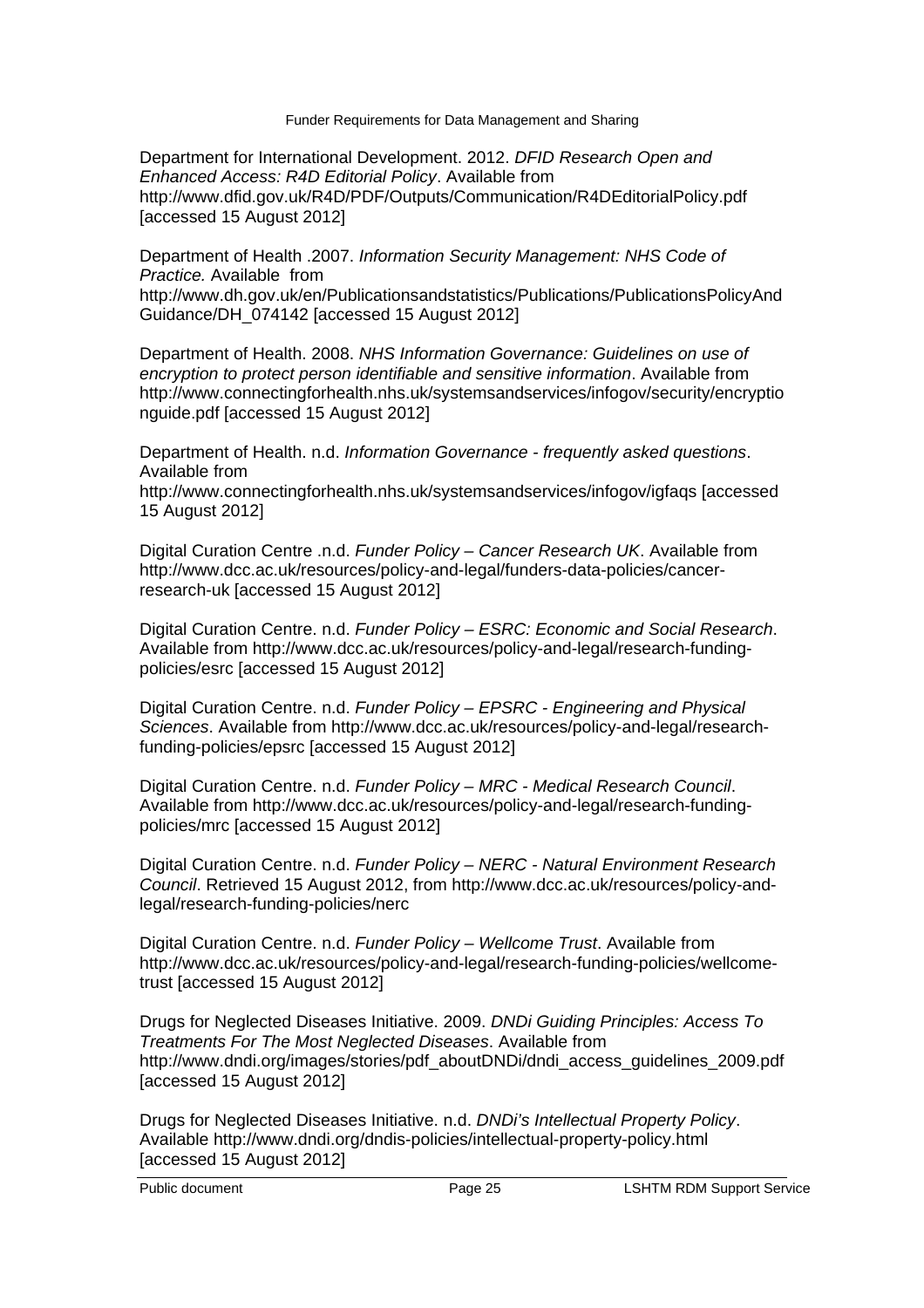Drugs for Neglected Diseases Initiative. n.d. *DNDi Regulatory Policy*. Available from http://www.dndi.org/dndis-policies/regulatory-policy.html [accessed 15 August 2012]

Economic and Social Research Council n.d. *Data management plan: guidance for peer reviewers.* Available from http://www.esrc.ac.uk/\_images/Data-Management-Plan-Guidance-for-peer-reviewers\_tcm8-15569.pdf [accessed 15 August 2012]

Economic and Social Research Council. 2010. *ESRC Research Data Policy*. Available from http://www.esrc.ac.uk/about-esrc/information/data-policy.aspx [accessed 15 August 2012]

Economic and Social Research Council. 2012. *ESRC Research Funding Guide*. Available from http://www.esrc.ac.uk/funding-andguidance/guidance/applicants/research-funding-guide.aspx [accessed 15 August 2012]

Economic and Social Research Council .2011. *EPSRC Policy Framework on Research Data*. Available from http://www.epsrc.ac.uk/about/standards/researchdata [accessed 15 August 2012]

EPSRC .n.d*. EPSRC Policy Framework on Research Data – Expectations*. Available from http://www.epsrc.ac.uk/about/standards/researchdata/Pages/expectations.aspx [accessed 15 August 2012]

GlaxoSmithKline .2011. *Global Public Policy Issues: GlaxoSmithKline's Position - Technology Transfer", Capacity Building and the Developing World*. Available from http://www.gsk.com/policies/GSK-on-technology-transfer-capacity-building.pdf [accessed 15 August 2012]

GlaxoSmithKline .2011. *Global Public Policy Issues: GlaxoSmithKline's Position - Public Disclosure of Clinical Research*. Available from http://www.gsk.com/policies/GSK-on-disclosure-of-clinical-trial-information.pdf [accessed 15 August 2012]

GlaxoSmithKline .2011. *Global Public Policy Issues: GlaxoSmithKline's Position - Public Regulatory Data Protection*. Available from http://www.gsk.com/policies/GSK-on-regulatory-data-protection.pdf [accessed 15 August 2012]

Jones, S. 2009. *A report on the range of policies required for and related to digital curation*, version 1.2. Digital Curation Centre: Glasgow, March 2009. Available at http://www.dcc.ac.uk/sites/default/files/documents/reports/DCC\_Curation\_Policies\_R eport.pdf [accessed 15 August 2012]

Medical Research Council .2005. *MRC Ethics Series - Good Research Practices*. Available from http://www.mrc.ac.uk/Utilities/Documentrecord/index.htm?d=MRC002415 [accessed 15 August 2012]

Medical Research Council. n.d. *MRC guidance on data management plans*. Available from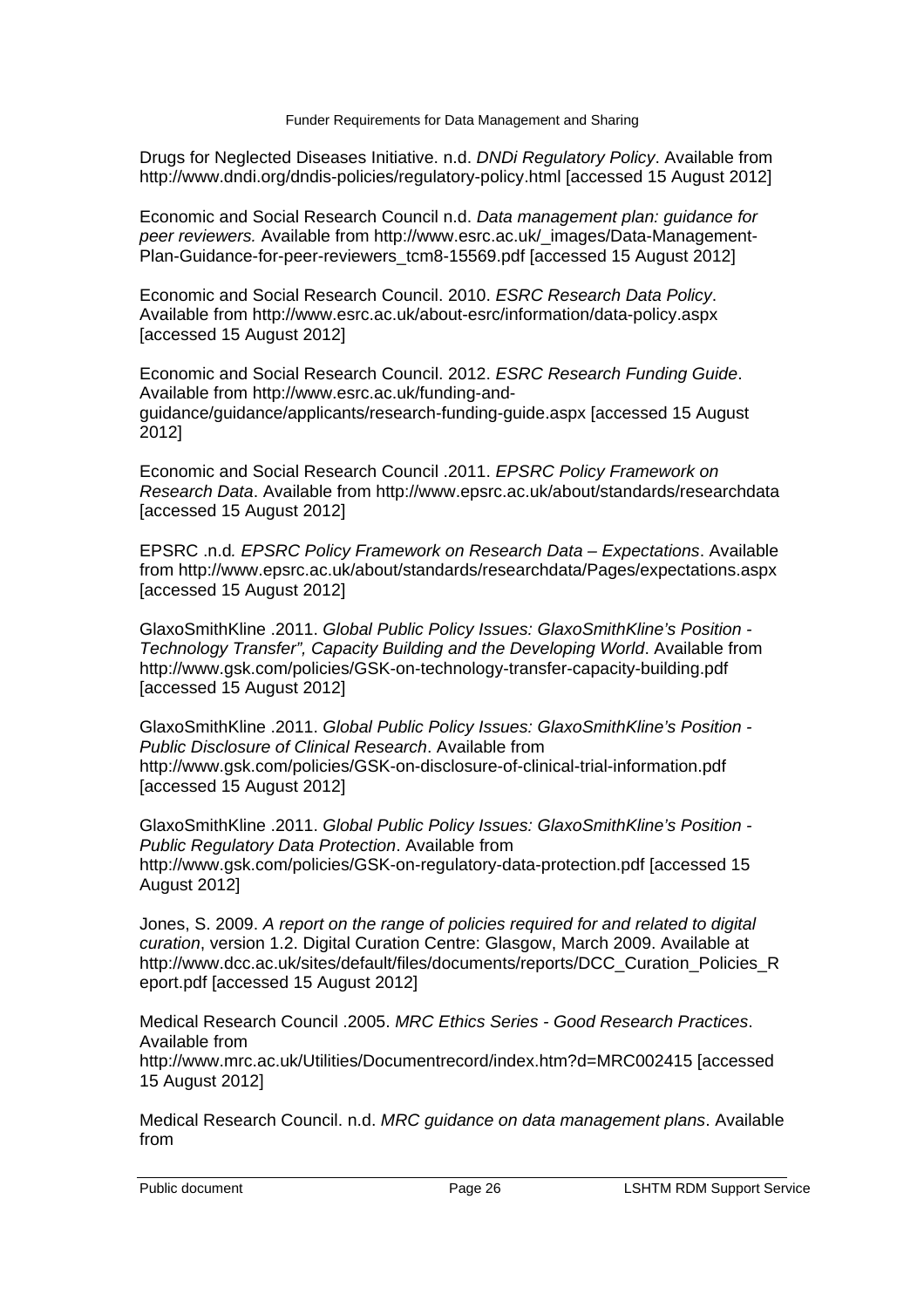Funder Requirements for Data Management and Sharing http://www.mrc.ac.uk/Ourresearch/Ethicsresearchguidance/datasharing/DMPs/index. htm [accessed 15 August 2012]

Medical Research Council .2011. *MRC Policy and Guidance on Sharing of Research Data* from Population and Patient Studies. Available from http://www.mrc.ac.uk/Utilities/Documentrecord/index.htm?d=MRC008302 [accessed 15 August 2012]

Medical Research Council .n.d. *MRC policy on research data-sharing*. Available from http://www.mrc.ac.uk/Ourresearch/Ethicsresearchguidance/datasharing/policy/index. htm [accessed 15 August 2012]

National Health Service Technology Assessment. *NIHR Health Technology Assessment programme: Frequently Asked Questions.* Available from http://www.hta.ac.uk/funding/troubleshooting/index.html [accessed 15 August 2012]

National Institute for Health and Clinical Excellence. 2009. *Guide to the multiple technology appraisal process*. London: National Institute for Health and Clinical Excellence. ISBN: 978-1-84936-105-7. Available from http://www.nice.org.uk/media/916/6B/Guide\_to\_the\_MTA-proof\_8-26-10-09.pdf [accessed 15 August 2012]

NHS Connecting for Health. 2009. *NHS Information Risk Management: Good Practice Guidance*. Available from http://www.connectingforhealth.nhs.uk/systemsandservices/infogov/security/risk/ [accessed 15 August 2012]

Research Information Network. 2007. *Research Funders' Policies for the management of information outputs: A report commissioned by the Research Information Network*. Available from

http://rinarchive.jisc-collections.ac.uk/our-work/research-funding-policy-andguidance/research-funders-policies-management-information-outpu [accessed 15 August 2012]

Ruusalepp, R, 2008. *A comparative study of international approaches to enabling the sharing of research data*. Available from:

http://www.dcc.ac.uk/docs/publications/reports/Data\_Sharing\_Report.pdf [accessed 15 August 2012]

Thorley, M. 2011 *Natural Environment Research Council – Data Policy*. Available from Nature Precedings http://dx.doi.org/10.1038/npre.2011.6017.1 [accessed 15 August 2012]

Thorley, M. .n.d. *NERC Data Policy Guidance*. Available from http://www.nerc.ac.uk/research/sites/data/documents/datapolicy-guidance.pdf [accessed 15 August 2012]

UBS Optimus Foundation .2010. *Project Management Handbook*. November 2010. Available from

http://www.ubs.com/global/en/wealth\_management/optimusfoundation/project\_mana gement.html [accessed 15 August 2012]